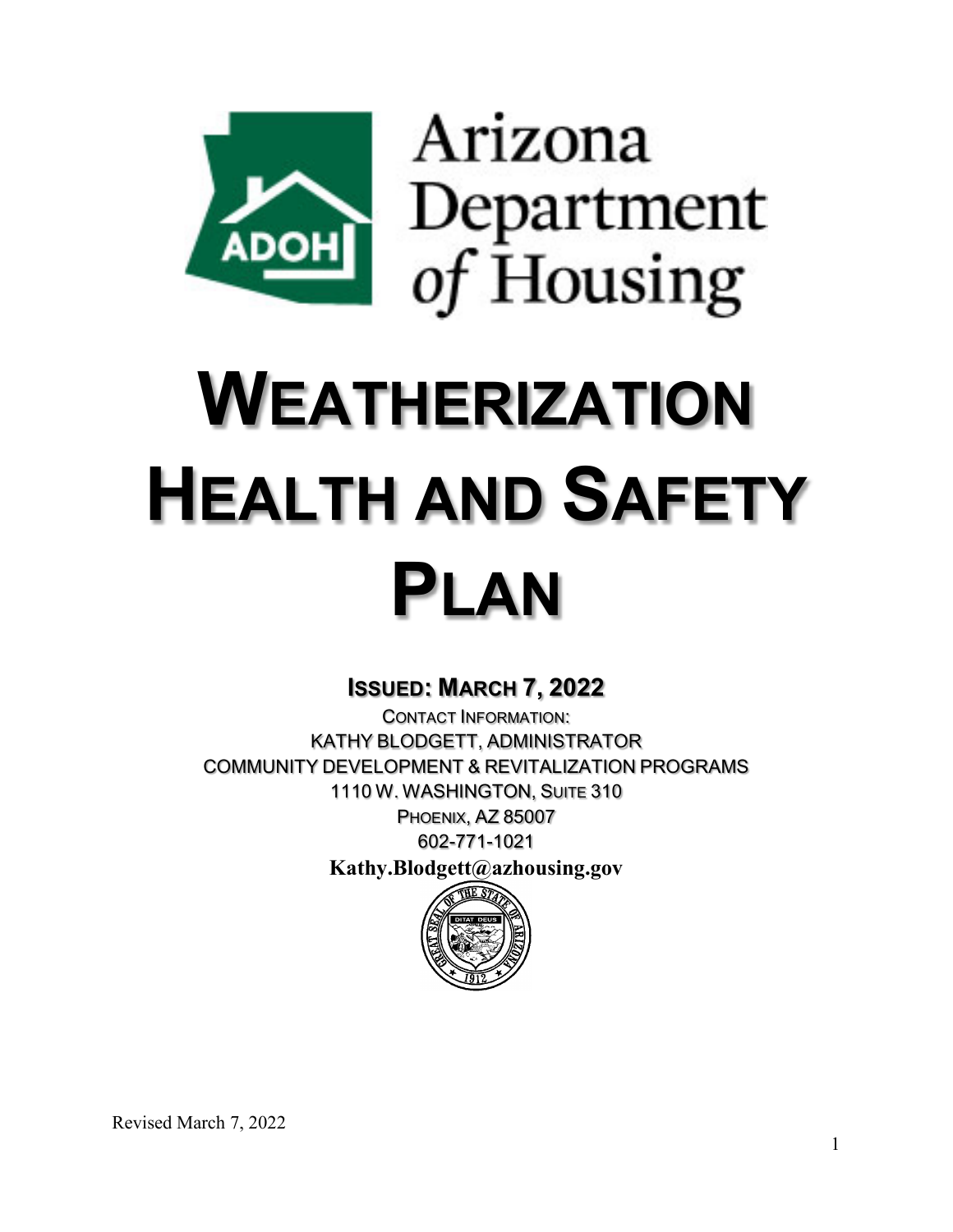# Table of Contents Health and Safety Plan FY 22

| All H&S guidance is contingent upon having well trained auditors. H&S issues must be |  |
|--------------------------------------------------------------------------------------|--|
|                                                                                      |  |
|                                                                                      |  |
|                                                                                      |  |
|                                                                                      |  |
|                                                                                      |  |
|                                                                                      |  |
|                                                                                      |  |
|                                                                                      |  |
|                                                                                      |  |
|                                                                                      |  |
| Biologicals and Unsanitary Conditions – odors, mustiness, bacteria, viruses, raw     |  |
|                                                                                      |  |
|                                                                                      |  |
|                                                                                      |  |
|                                                                                      |  |
|                                                                                      |  |
|                                                                                      |  |
| Formaldehyde, Volatile Organic Compounds (VOCs) and other Air Pollutants 16          |  |
|                                                                                      |  |
|                                                                                      |  |
|                                                                                      |  |
|                                                                                      |  |
| Injury Prevention of Occupants and Weatherization Workers - Measures such as         |  |
|                                                                                      |  |
|                                                                                      |  |
|                                                                                      |  |
| Revised March 7, 2022                                                                |  |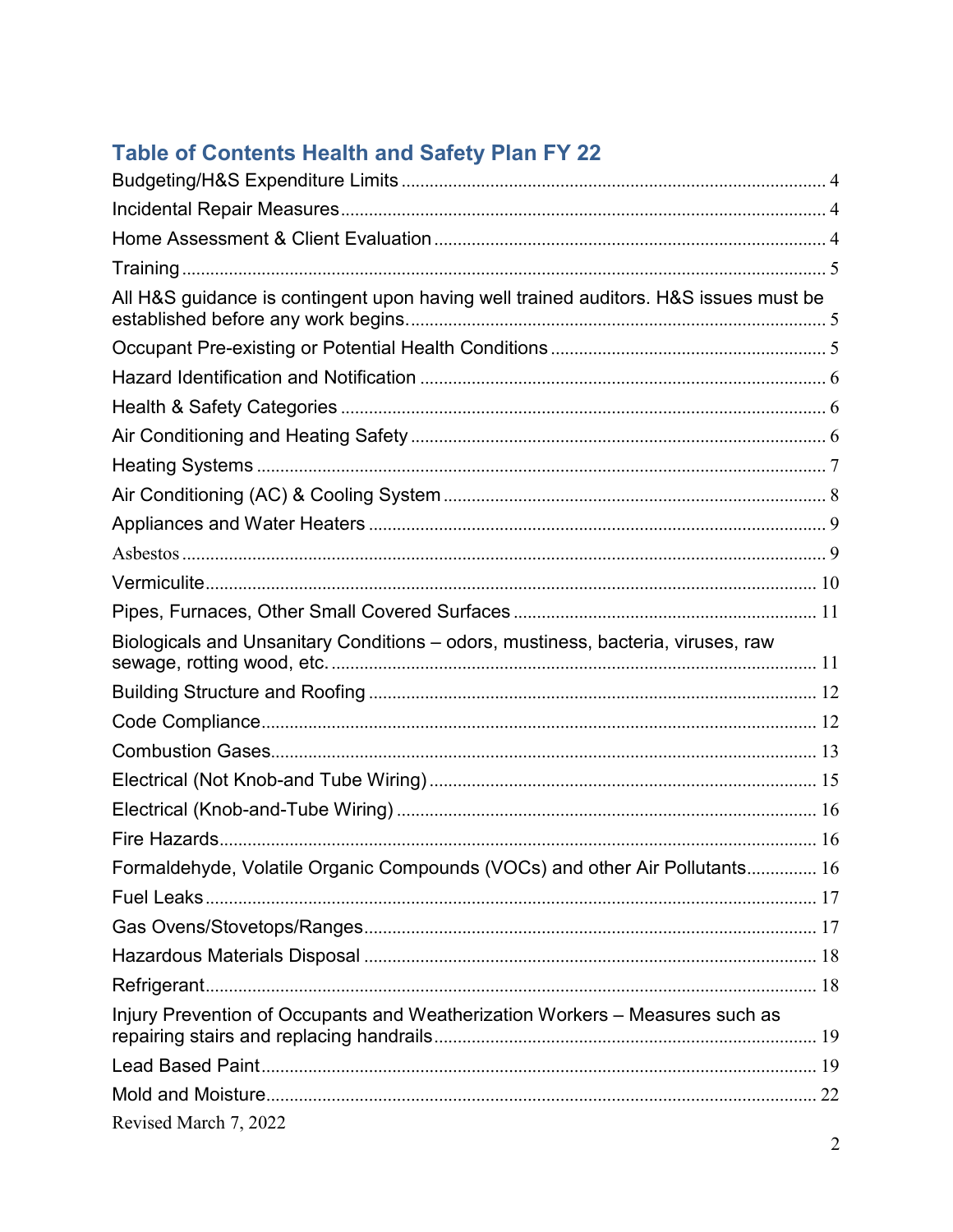| Safety Devices: Smoke, Carbon Monoxide Alarms, and Fire Extinguishers 26 |
|--------------------------------------------------------------------------|
|                                                                          |
|                                                                          |
|                                                                          |
|                                                                          |
|                                                                          |
|                                                                          |
|                                                                          |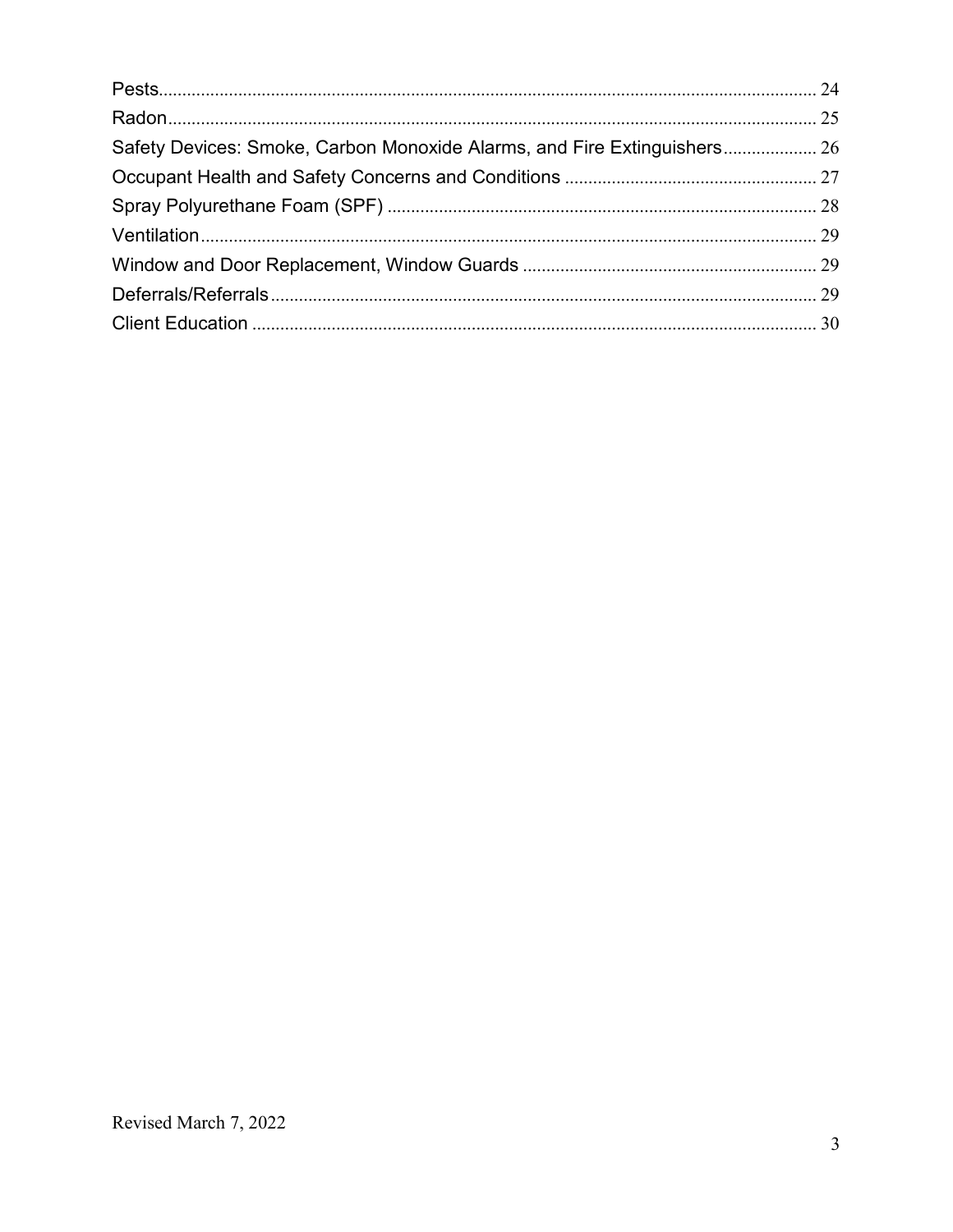# V.7 Health and Safety

Allowable energy related health and safety (H&S) actions are those actions necessary to maintain the physical well-being of both the occupants and/or weatherization workers where:

- Costs are reasonable as determined by The Department of Energy (DOE) in accordance with this approved Master Plan;
- The actions must be taken to effectively perform weatherization work; or
- The actions are necessary because of completed weatherization work.

If Deferral is necessary, it is required that the sub-grantee inform the client in writing, describing the condition(s) causing the deferral and what must be done prior to weatherization work. If the sub-grantee knows of another program that could help, they must provide that information to the client in the letter. A copy of this letter must be in the client file.

<span id="page-3-0"></span>Prior to a measure being considered an allowable H&S measure, it must first be determined that it is not an energy conservation measure (ECM) or incidental repair to an ECM.

# **Budgeting/H&S Expenditure Limits**

H&S costs are a separate category and, thereby, exclude such costs from the average cost per unit cost (ACPU) limitation. This separate category also allows these costs to be isolated from energy efficiency costs in program evaluations.

For DOE, each sub-grantee will have just under 15% of their non-carryover program operations set aside for energy related H&S repairs. Each sub-grantee will be responsible for the management of their H&S budget and will be required to bill H&S repairs as a separate budget line item. Sub-grantees will also be required to obtain written approval from The Arizona Department of Housing (ADOH) for all H&S repairs exceeding \$2,000. Any H&S expenses exceeding the 15% cap of the sub-grantee non-carryover program operations budget will not be reimbursed.

# <span id="page-3-1"></span>**Incidental Repair Measures**

In order to be considered an incidental repair, the measure must fit the following definition and be cost justified along with the associated efficiency measure; Incidental repairs means those repairs necessary for the effective performance or preservation of weatherization materials. Such repairs include, but are not limited to:

- Framing or repairing windows and doors which could not otherwise be caulked or weather-stripped
- Providing protective materials, such as paint, used to seal materials installed under this program.

Any repair that does not meet the above definition of incidental repair is considered an H&S measure. If a measure could be treated as an incidental repair to an Energy Conservation Measure (ECM), it is a requirement of ADOH that it is treated as such. ADOH chooses not to specifically identify any H&S measure listed in this plan as strictly an incidental repair.

# <span id="page-3-2"></span>**Home Assessment & Client Evaluation**

The sub-grantee must determine presence of at-risk occupants and structures before proceeding with weatherization services. Required H&S evaluation forms must be completed and retained in each client file. These forms are available on the ADOH website and can be found at;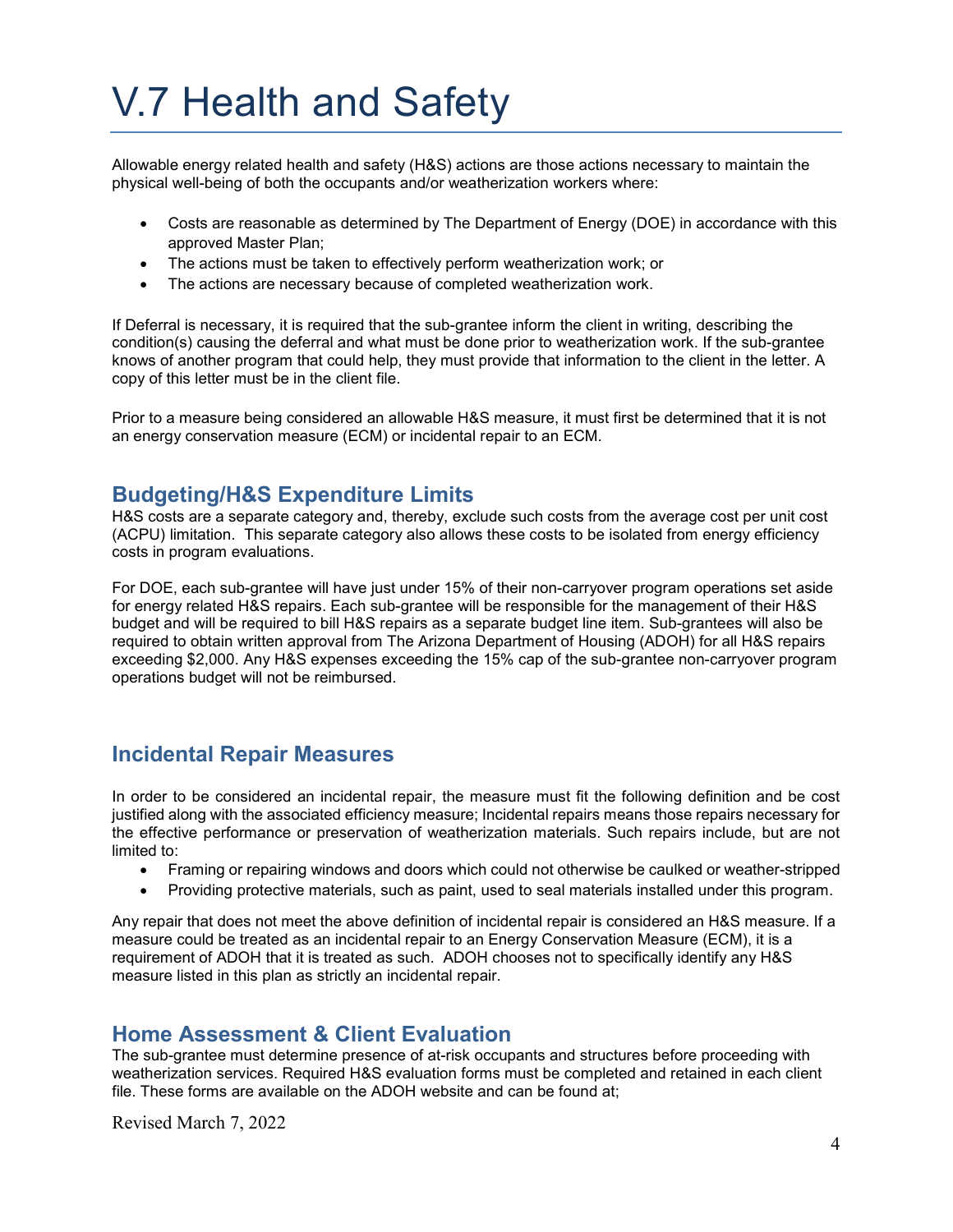[https://housing.az.gov/documents-links/forms/weatherization.](https://housing.az.gov/documents-links/forms/weatherization)

Crew and client H&S issues must be considered when determining site conditions and work scopes. Working from this concept assumes that any hazard associated with a work site, whether it is a work practice, an existing condition, client behavior, etc., has the potential of harming both crew and client. An all-inclusive approach must be taken towards H&S throughout the entire process of weatherizing a home, with special emphasis given during the initial audit.

The initial audit, by a qualified auditor, should include sensory inspections and diagnostic testing, as listed in the Weatherization Assistance Program (WAP) guidelines. This testing is to verify the existing conditions of the home and any H&S issues that could arise or halt production on the home. Details on existing conditions that could hinder weatherization work are listed below.

# <span id="page-4-0"></span>**Training**

As H&S repairs are vital to the program, it is essential to utilize well-trained auditors and assessors that can identify H&S concerns and hazards. Auditors must be able to both identify and understand how to resolve these concerns and hazards correctly. Auditors will be trained through classroom and in-field training. The established classroom training used at this time is "Weatherization Boot Camp" which introduces the different H&S concerns and hazards that may be found in a home and the proper way(s) to handle those situations. Field training will be based on findings and/or missed opportunities. ADOH staff will continue to work with Southwest Building Science Training Center to develop any necessary additional training as issues and the needs of the current workforce are identified in the field.

Weatherization Boot Camp is a requirement for most of the measures below. This course combines Energy 101, Pressure Diagnostic 101, General Thermal Performance, Residential Retrofit Application 101, and Combustion Safety course into a weeklong training course that will provide weatherization professionals with an introduction to energy principles, thermal performance, health and safety standards, lead safe weatherization (LSW), auditing, pressure diagnostics, and field repair. This course provides a combination of classroom and hands-on instructions that will prepare candidates to perform the tasks required of weatherization technicians within the current Weatherization Program Guidelines.

In Boot Camp attendees are expected to learn to:

- Recognize H&S issues including (but not limited to):
	- o Radon
	- o Lead
	- o Mold/Moisture
	- o Electrical
	- o Carbon Monoxide (CO)
- Understand causes and effect of the above H&S issues
- Properly identify through testing or sensory inspection
- Mitigate those issues if mitigation is allowed within H&S measures

# <span id="page-4-1"></span>**All H&S guidance is contingent upon having well trained auditors. H&S issues must be established before any work begins.**

# <span id="page-4-2"></span>**Occupant Pre-existing or Potential Health Conditions**

An important aspect of any inspection is client education, where the occupant(s) health problems are recognized and addressed. Once there is a clear understanding between the auditor and the client(s), work that will not aggravate any preexisting condition shall begin. In some rare instances, a deferral may be required.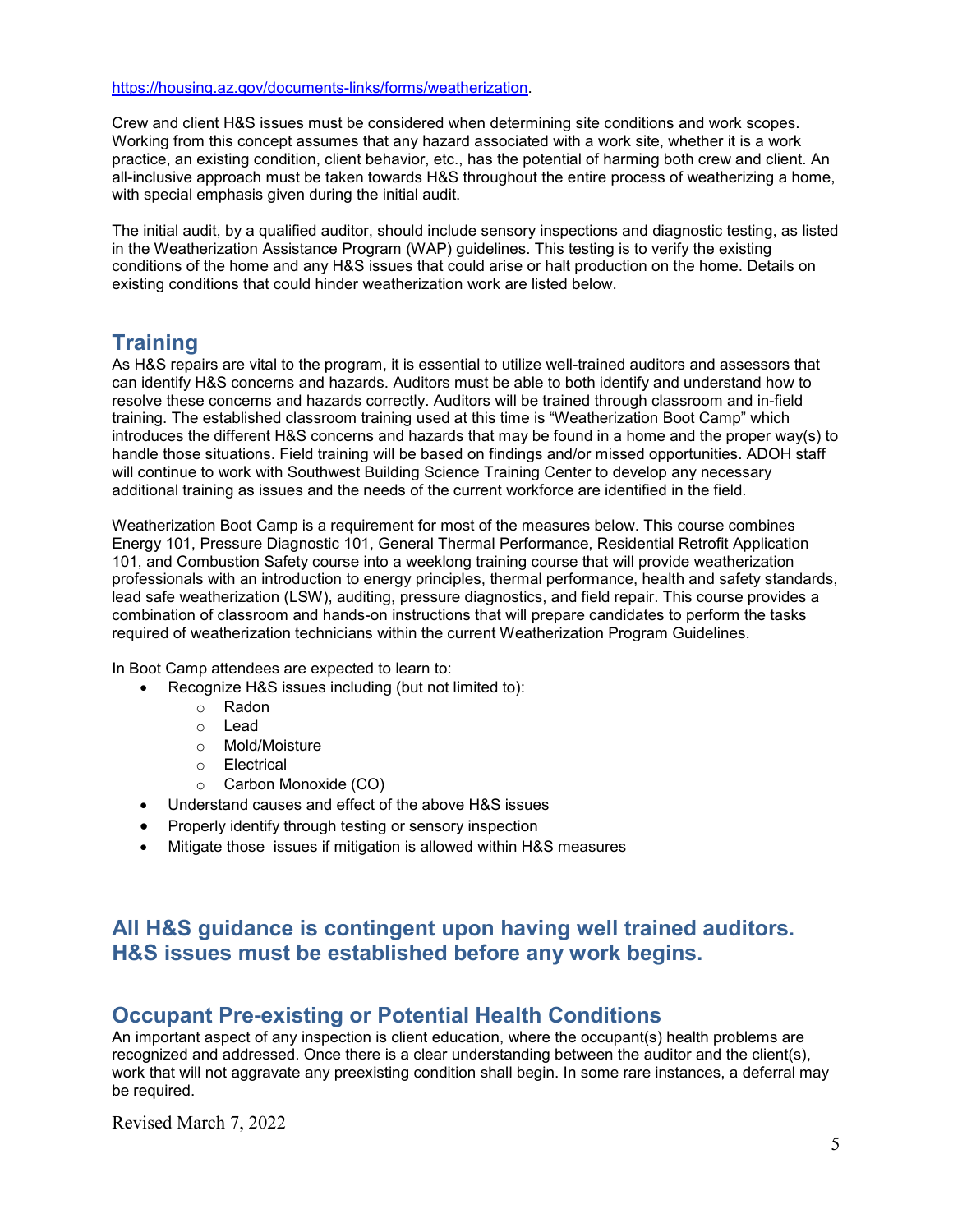Special consideration should be given to at-risk clients. At risk clients include but are not limited to children (5 or younger); elderly (60 or older); person(s) with disabilities or currently under the care of a doctor for asthma or other conditions that could be affected by extreme heat or cold.

When a person's health may be at risk and/or the work activities could create a H&S hazard, the at risk occupant will be required to take appropriate action based on severity of risk. Temporary relocation of atrisk occupants may be necessary. Failure or inability to take appropriate actions will result in a deferral. Relocation during weatherization work will not be an allowable expense with Weatherization Assistance Program (WAP) funding.

# <span id="page-5-0"></span>**Hazard Identification and Notification**

Forms have been developed that include but is not limited to: the client's name and address, dates of the audit/assessment and when the client was informed of a potential H&S issue, a clear description of the problem, a statement indicating if, or when weatherization could continue, and the client(s) signature(s) indicating that they understand and have been informed of their rights and options. The forms can be found on the ADOH website and are titled:

- Health & Safety Evaluation Form
- Hazard Disclosure Form
- Residential Diagnostic Evaluation Form

Additional information and recommendations can be found in the following ORNL Report: Buildings Assessment of Radon Reduction Interventions with Energy retrofits Expansion Study (The BEX Study) (https://weatherization.ornl.gov/wp-content/uploads/2021/01/ORNL-\_TM-2020\_1769.pdf)

# <span id="page-5-1"></span>**Health & Safety Categories**

Potential hazards are identified by the intake specialist and/or auditor. The findings are then analyzed and ranked by severity and determined how they will be handled, up to and including deferral. Wherever possible, measures should be considered through the cost justification method of the saving to investment ratio (SIR) at 1 or greater, as an Energy Conservation Measure (ECM) first, before using funds from the H&S allocation. The client must be informed of any H&S risks that are discovered during the evaluation process, in writing, and written confirmation of receipt must be retained in the client file. A list of H&S concerns and hazards are compiled below. Any that cannot be corrected, may result in a project deferral. They are as follows:

# <span id="page-5-2"></span>**Air Conditioning and Heating Safety**

Arizona climate involves a defined heating and cooling season with a Heating Degree Day (HDD) measurement range from 1180 to over 7200. The Cooling Degree Day (CDD) measurements in Arizona range from 573 to more than 5100. Arizona has a vast difference across the state due to the three recognized climate zones and a vast difference in elevation changes from a few hundred feet above sea level to more than 7000 feet above sea level.

"Red tagged", unsafe, in-operable (more than 6 months) or non-existent HVAC system replacement, repair, or installation is allowable (only as a health and safety measure), where climate conditions warrant, unless prevented by state law. Clients must also be at-risk. At-risk occupants are defined as children under the age of 6 and under and adults 60 and above. It is an accepted medical fact that infants and children 5 and under are very sensitive to the effects of high temperatures and rely on others to regulate their environment. Data provided by Maricopa County Public Health for 2021 detailed 133 heat related deaths, 33 % of which were indoor. Of the 33%, 24 were due to non-functional AC units, one (1)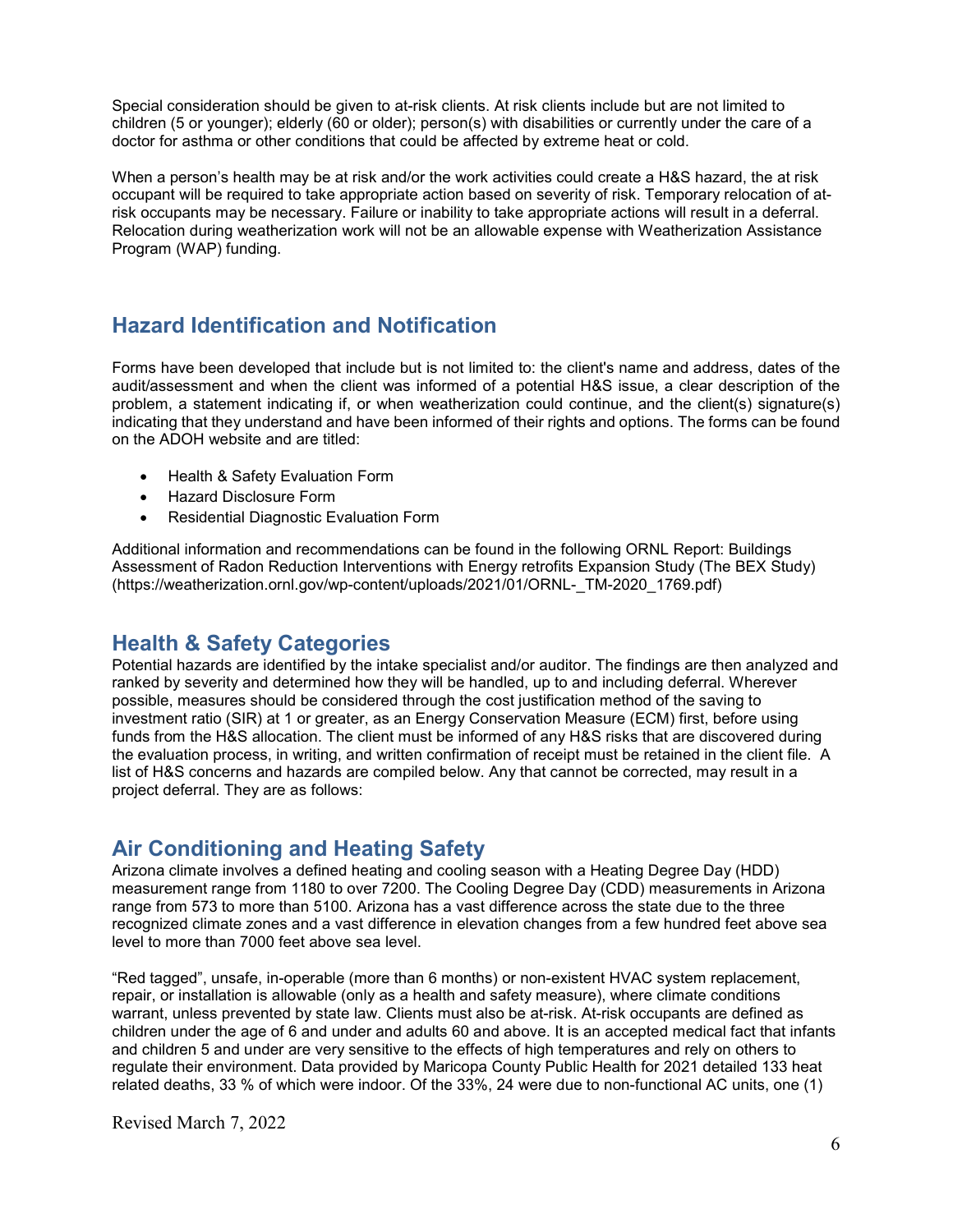was due to no electricity, seven (7) were due to AC units not being used, and one (1) was for unknown reasons. Of the heat related deaths/illnesses, 68% were age 60 and above. Deaths attributed to lung disease, diabetes and hypertension increase more than 50 percent during heat waves.

Heat stroke occurs 15% more frequently in people ages 60 and older than in younger persons. It is also an accepted medical fact that infants and children up to five years of age are very sensitive to the effects of high temperatures and rely on others to regulate their environment. The following requirements must be followed:

- An approved waiver is required from ADOH.
- WPN 22-7 attachment A knowledge is required.
- Evaporative Cooling is a H&S measure and does not require a waiver unless exceeding the \$2000 threshold.
- Size of unit must be decided using Manual J.
- If a unit is operable but deemed unsafe, it must be repaired, replaced, rendered inoperable or deferral is required.

All mobile home, fuel burning, heat producing appliances except for ranges and ovens must be vented to the outside and draw their combustion air from outside.

Air conditioning is the number one protective factor against heat-related illness and death affecting people with health issues. Therefore, air conditioning system replacement, repair or installation are categorized as allowable H&S measures in homes with occupants under six years old, over 59 years old and/or where there are at-risk occupants. First, air conditioning system replacement, repair or installation must be attempted through cost justification as an ECM, before using H&S funding. All replacement of HVAC equipment shall first be modeled in REM Design to attempt a SIR of 1 or greater prior to being installed as a H&S measure.

Houses with occupants between the ages of 6-59, requesting the need for air conditioning based on health risk, must provide a letter from a doctor defining said health risk that requires an air conditioned environment **and** the maximum allowable air temperature relevant to that person's individual condition.

#### Rental Property Exception:

Air conditioning units cannot be installed on rental properties, as it is the responsibility of the Landlord pursuant to the Arizona Landlord Tenant Act.

Repair of all combustible fuel line leaks from the meter or tank to the heating system or appliance are allowable H&S measures. Materials must meet federal, state, and local code. In the living area, the only allowable H&S costs are of gas cooking appliances to eliminate gas leaks and reduce unsafe levels of carbon monoxide. Repair materials must meet federal, state and local code. Installation of protective materials on combustible surfaces adjacent to energy systems to meet National Fire Protection Association (NFPA) clearance codes are allowable H&S costs. Materials and installation must meet NFPA specifications. Materials must meet federal, state and local code.

# <span id="page-6-0"></span>**Heating Systems**

Heating systems repaired or replaced under H&S are non-operational or unsafe. This measure occurs in order to eliminate unsafe levels of carbon monoxide in the living area and to ensure adequate heating. Justification documentation in the form of the appropriate heat system checklist (per energy source) which includes all required diagnostic recordings for the individual unit, and photos demonstrating the specific issue(s) with the system must be retained in the client file. For replacement of operational units, where diagnostic readings are attainable, cost justification as a ECM must be attempted, to use regular weatherization funds with an SIR>1 before using H&S funds. Replacement through cost justification as an ECM must be attempted on a unit with a cracked heat exchanger, where diagnostic readings are attainable, prior to using H&S funding. Replacement of non-operational units only occur under H&S funding.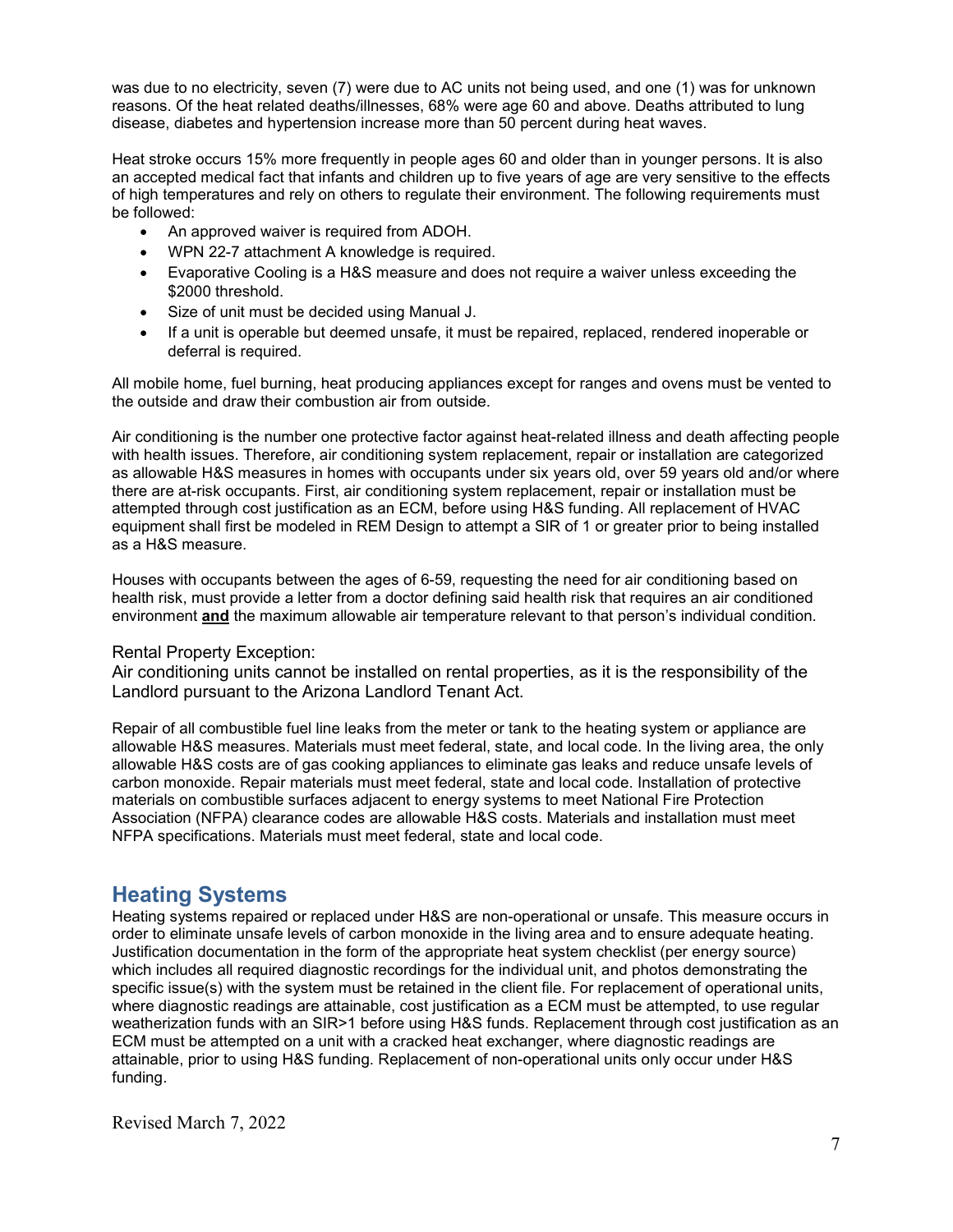#### **Unsafe or Non-Functioning Secondary Heating Systems**

- Secondary unvented units that conform to the safety standards of ANSI Z21.11.2 may remain as back-up heat sources.
- Secondary unvented units that do not meet ANSI Z21.11.2 must be removed and properly disposed of prior to weatherization but may remain until a replacement heating system is in place.
- Repair or replacement of secondary unvented units is not allowed.
- Secondary unvented units that meet the ANSI Z21.11.2, but are not operating safely, must be removed and properly disposed of.
- WPN 22-7 attachment A knowledge is required.

#### **Solid Fuel Heating (Wood Stoves, etc.)**

The weatherization agency must inspect the stove, chimney and flue for proper operation. Combustion zone depressurization (CAZ) testing is required per WAP standards.

Maintenance, repair, and replacement of primary indoor heating units is allowed where occupant health and safety is a concern. Maintenance and repair of secondary heating units are allowed. Replacement of secondary heating units is not allowed. This system must be operational and inspected before any other WAP work begins.

#### **Stand Alone Electric Heaters**

Stand-alone electric heaters are defined as heaters that do not have a permanent connection to electric power or stand-alone heaters that have been connected to the power supply against code. Repair, replacement or installation is not allowed. Removal is recommended. Circuitry must be checked by a licensed electrician, to ensure there is adequate power supply for existing space heaters.

Clients must be informed of the hazards associated with these types of heaters and the WAP agency must collect a signed waiver from the client if removal is not allowed.

#### **Space Heaters, Unvented Combustion**

Unvented combustion space heaters are not considered a primary heat source. Removal is required, except as secondary heat source and where the unit conforms to ANSI Z21.11.2. Units that do not meet ANSI Z21.11.2 must be removed prior to weatherization but may remain until a replacement heating system is set up. Testing for air-free carbon monoxide (CO) is an allowable expense per WAP standards. All units must have an ANSI Z21.11.2 label.

The client must be informed of the dangers of unvented space heaters, as CO, Moisture, NO2, can be dangerous even if CO alarm does not sound. The replacement system must be inspected, operational and combustion tested per WAP standard test protocols before any other weatherization work begins

#### **Space Heaters, Vented Combustion**

These units will be treated as furnaces and test in the same manner as furnaces during an evaluation. The replacement system must be inspected, operational and combustion tested per WAP standard test protocols before any other weatherization begins.

# <span id="page-7-0"></span>**Air Conditioning (AC) & Cooling System**

When replacing an AC system that is not justified as an ECM replacement, it is an allowable expense under H&S, for at-risk clients and requires an approved waiver from ADOH WAP. Evaporative Cooling is a H&S measure and does not require a waiver unless exceeding the \$2000 threshold.

#### **Package Unit Systems:**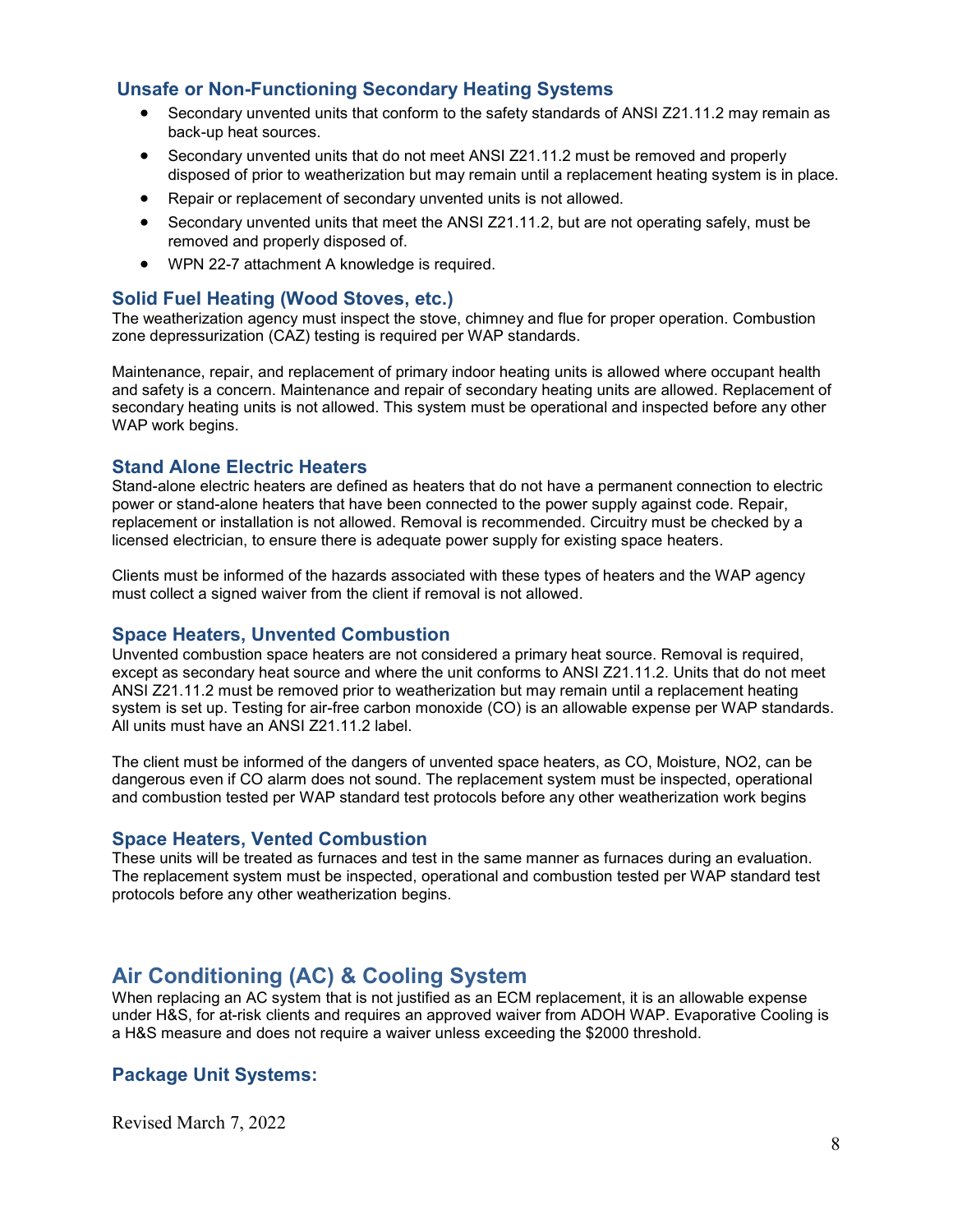When working with a package unit and only one component of that system is inoperable, attempt to service the unit, using H&S funds. If servicing the unit does not work and replacement of the inoperable component is determined to be less economical than the replacement of the entire unit, H&S funds may be used. Prior approval from ADOH WAP will be required.

The sub-grantee must determine if there are at-risk occupant(s) while ensuring the system is present, operable and performing. Sub-grantees must discuss and provide clients with information on the appropriate use and maintenance of the unit.

### **Client Education**

- Client must be provided paperwork, manuals and warranty information for any installed equipment
- If a new thermostat is installed, the client must be given a tutorial on how to use it.
- Client must be informed on the appropriate use and maintenance requirements of installed equipment.
- If combustible equipment is installed, client must be provided with safety information on how to recognize depressurization.

#### **Training**

- WAP Boot Camp (refer to section 1.0 for description of training curriculum)
- Building Performance Institute- Building Analyst (BPI BA)
- Installers must meet the requirements for the state of Arizona on licensing, certifications, and contracting.
- Installers must have training on building science principles including CAZ depressurization testing and inspection.

# <span id="page-8-0"></span>**Appliances and Water Heaters**

Replacement of water heaters is allowed on a case-by-case basis. The replacement of a water heater is an allowable cost under H&S when it cannot be replaced as an ECM, under one or both of the following conditions:

- When high CO levels or drafting issues cannot be resolved on the old unit
- When the cost of repair exceeds the cost of replacement; or if the broken water heater is more than 10 years old.

Pictures of the old and new water heater must be obtained in the client file.

Provide information and explanation on appropriate use and maintenance to the client, after installation. The sub-grantee or contractor must have the old appliances and/or water heater disposed of.

<span id="page-8-1"></span>Replacement and installation of appliances other than water heaters (such as stoves or washing machines) are not allowable under H&S.

# **Asbestos**

Asbestos found inside of the dwelling that needs addressing, directly or incidentally, is not allowable under H&S. Testing by an Asbestos Laws and Regulations Act (AHERA) professional for Asbestos is an allowable H&S cost. However, abatement of asbestos is not an allowable H&S cost. Policies have been in effect for asbestos presence and related work practices for many years. The approach is not to disturb, cut or drill contaminated material and avoid those measures that might do so. In instances where measures can be completed without disturbing asbestos surfaces or materials, that approach should be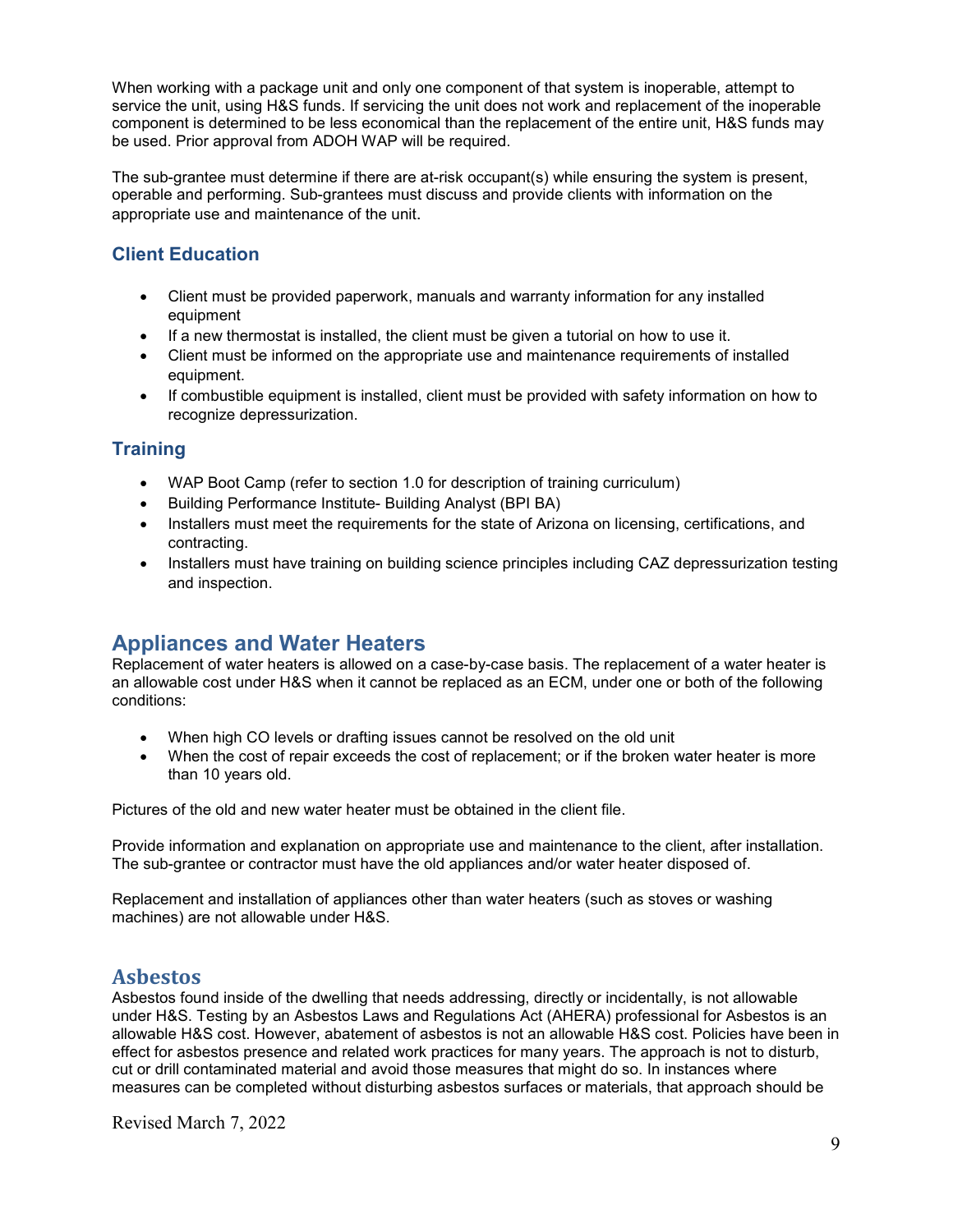used. In instances where a local authority, such as code enforcement, imposes specific guidelines or requirements, program staff are to make themselves aware of those restrictions and comply.

Prior to drilling or cutting an exterior wall, inspect the subsurface asbestos. If it is determined that weatherization work cannot be performed without creating a hazard, the project must be deferred. The client must be informed in writing of the potential hazard and the agency must not return to weatherize until an AHERA certified professional issues a clearance statement. Retain a copy of this statement/report in the client file.

# **Testing Protocols**

- Visually inspect exterior wall surface and subsurface, floors, walls, and ceilings for suspected ACM prior to drilling or cutting.
- Asbestos Hazard Emergency Response Act of 1986 (AHERA) sample collection and testing must be conducted by a certified tester. This is an allowable H&S cost.

#### **Client Education**

- Inform the client in writing that suspected ACMs are present and what precautions will be taken to ensure the occupants' and workers' safety during weatherization.
- Notify client in writing of results, if testing was performed. A copy of the letter must be put in the client file.

#### **Training and Certification Requirements**

- WAP Boot Camp (refer to section 1.0 for description of training curriculum)
- Licensing/certification for removal and reinstallation of asbestos siding if required by AHJ

# <span id="page-9-0"></span>**Vermiculite**

When vermiculite is present, unless testing determines otherwise, the unit is to be deferred. Where blower door tests are performed, prior to asbestos free vermiculite certification, it is a best practice to perform pressurization instead of depressurization. Encapsulation by an appropriately trained professional is allowed. However asbestos encapsulation and/or removal costs are not reimbursable by the ADOH WAP.

#### **Testing Protocols**

- AHERA sample collection and testing must be conducted by a certified tester.
- Baseline environmental asbestos sampling is an allowable cost. Instruct clients, in writing, not to disturb suspected ACM.
- Provide asbestos safety information to the client.
- Notify client in writing of results, if testing was performed. A copy of the letter must be put in the client file.

#### **Client Education**

- Instruct clients, in writing, not to disturb suspected ACM.
- Provide asbestos safety information to the client.
- Notify client in writing of results, if testing was performed. A copy of the letter must be put in the client file.

#### **Training and Certification Requirements**

• AHERA or state certification to conduct testing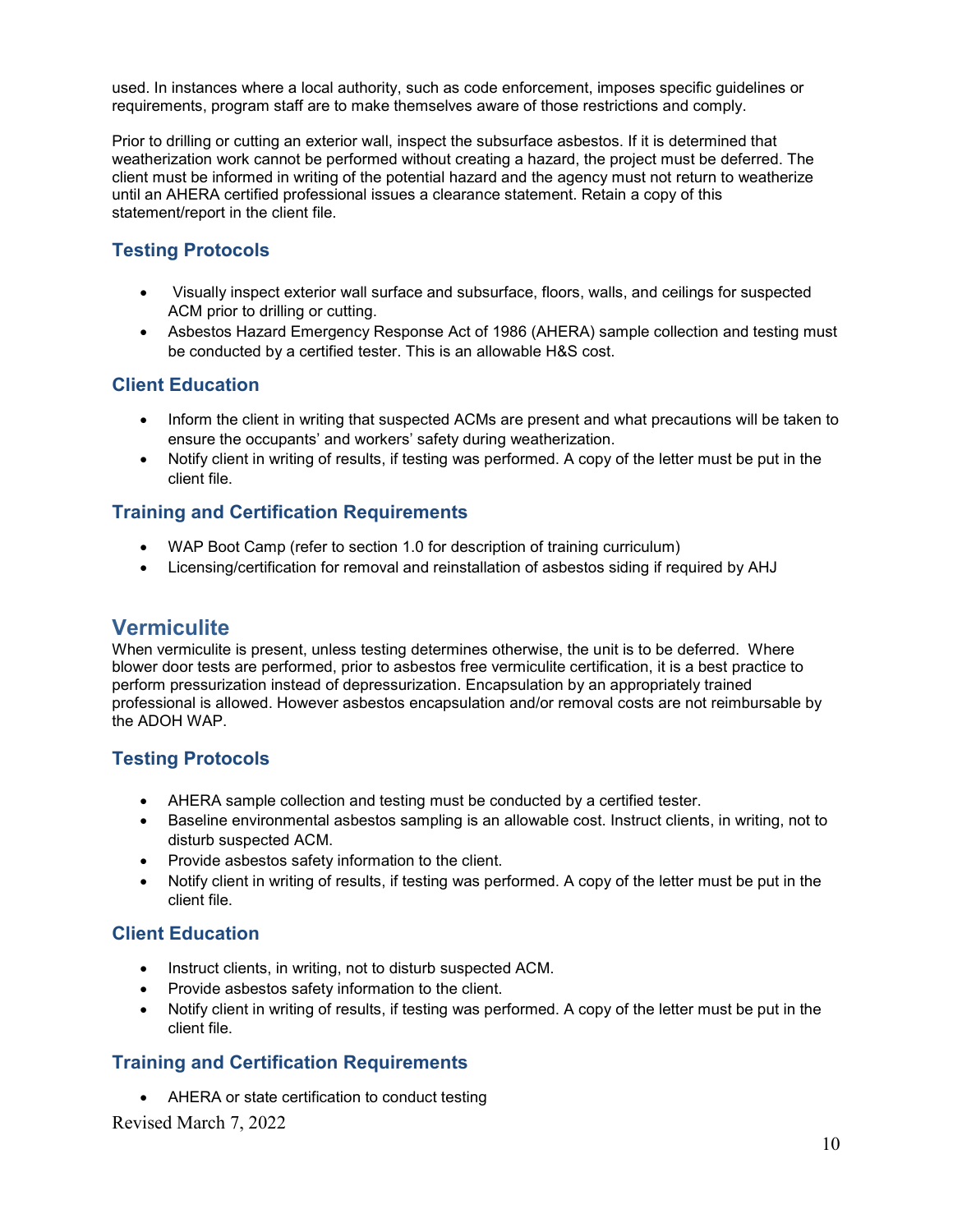• AHERA or other appropriate asbestos control professional certification/training for encapsulation

# <span id="page-10-0"></span>**Pipes, Furnaces, Other Small Covered Surfaces**

Assume asbestos is present in the covering materials. Encapsulation is allowed by an AHERA asbestos control professional and should be conducted prior to blower door testing. Removal may be allowed by an AHERA asbestos control professional on a case-by-case basis with prior approval from ADOH..

### **Testing Protocols**

- Assess whether suspected ACMs are present.
- AHERA sample collection and testing is allowed and must be conducted by a certified tester.

#### **Client Education**

- Instruct clients, in writing, not to disturb suspected ACM.
- Provide asbestos safety information to the client.
- Notify client in writing of results, if testing was performed. A copy of the letter must be put in the client file.

#### **Training and Certification Requirements**

- WAP Boot Camp (refer to section 1.0 for description of training curriculum)
- AHERA or other appropriate asbestos control professional certification/training is required to abate the ACM

# <span id="page-10-1"></span>**Biologicals and Unsanitary Conditions – odors, mustiness, bacteria, viruses, raw sewage, rotting wood, etc.**

A sensory inspection is required. The client must be informed of any observed conditions. Clients must be provided information and explanation on how to maintain a sanitary home and steps to correct deferral conditions, if applicable.

Remediation of conditions that may lead to and/or promote biological concerns and unsanitary conditions is an allowable expense up to \$300.00. Addressing bacteria and viruses and/or cleaning or repairing biological and unsanitary conditions to perform weatherization is **not** an allowable cost. Deferral may be necessary in cases where a known agent is present in the home that may create a serious risk to occupants or weatherization workers. Also, see Mold and Moisture bullet below.

# **Testing Protocols**

• Sensory inspection.

#### **Client Education**

- Inform client in writing of observed conditions.
- Provide information on how to maintain a sanitary home.

# **Training**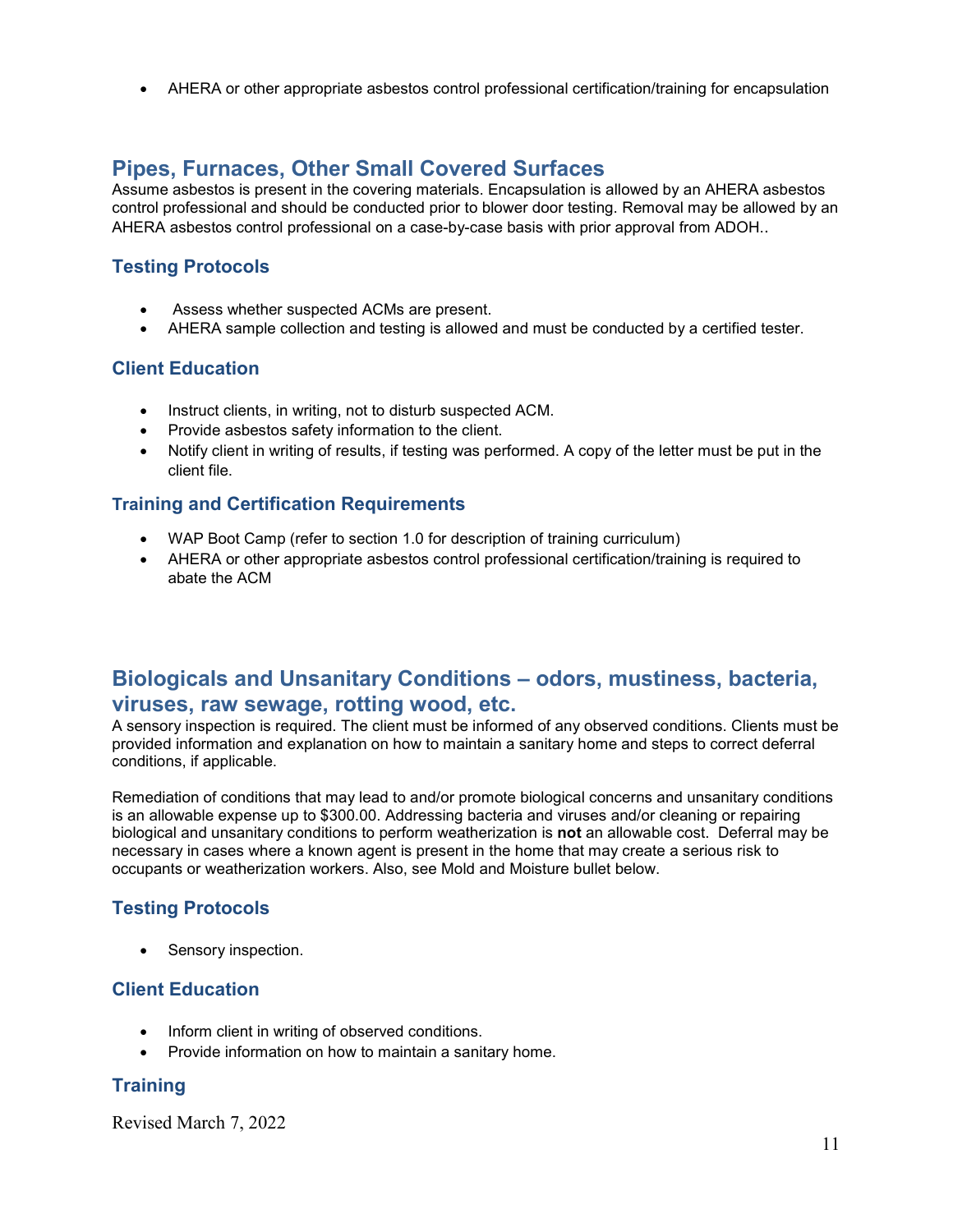• WAP Boot Camp (refer to section 1.0 for description of training curriculum)

# <span id="page-11-0"></span>**Building Structure and Roofing**

Site conditions identified and documented by the Initial Auditor, which pose a safety hazard to its employees and subcontractors and cannot be corrected within the scope of the program, may result in a deferral. Evaluate building structure & roofing visually so that no existing conditions are disturbed.

Building Structure – Structural problems with dwellings often lead to deferral because the scope is beyond the means of the program to treat. Beyond simple incidental repairs, such as roof patching, there is no feasible means to address severe structural defects.

During the pre-inspection or initial audit/inspection of the dwelling, the auditor must have access to all aspects of the structure to ensure that adequate data is gathered for the REM energy audit, and/or to conduct the weatherization work. Items such as clothing, dogs, trash or other impediments restricting access to any portion or portions of the dwelling that blocks necessary access may constitute a deferral.

Building rehabilitation is beyond the scope of the WAP. H&S funds should not be used when the repair is a component of an ECM. In that case, the repair should be cost justified as an incidental repair. Clients must be notified of structurally comprised areas, if applicable.

#### **Minor/Allowable Structure and Roofing Repairs**

Repairs that cannot be included in the ECM and do not exceed \$300. These repairs are recognized as a H&S issue when it puts the client, sub-grantee, or contractor at risk of harm. This would include (but not limited to):

- Unsafe entry stairs
- Minor roof leaks to prevent mold
- Inoperable/broken entry doors

# <span id="page-11-1"></span>**Code Compliance**

Correction of pre-existing code compliance issues is not an allowable cost unless generated because of a completed weatherization measure. State and local (or jurisdiction having authority) codes must be followed while installing weatherization measures. Condemned properties and properties where "red tagged" H&S conditions exist that cannot be corrected under this guidance should be deferred. If a permit is required for weatherization work to be completed and the local jurisdiction requires additional measures for code compliance due to permit being pulled, those measures are allowable costs. Depending on the jurisdiction and the codes applicable to the area, a permit may be required. The contractor performing the work would be responsible to understand and be fully aware of the code requirements and when a permit would be necessary.

Clients must be notified of observed code compliance issues, if applicable. H&S funds should not be used when the repair is a component of an ECM, such as fixing a light fixture in order to install a LED/CFL bulb. These costs should be cost justified as an ECM with the associated incidental repair.

As Arizona is a home rule and sub-grantees and energy auditors are not certified code officials, state code compliance is very complicated. Knowledge of codes in each area is essential in performing weatherization work. Each sub-grantee should reach out the AHJ's for their area for proper code compliance details. Ultimately, it is the responsibility of the licensed contractor to know and acquire applicable permits pertinent to their trade as/if required per locality.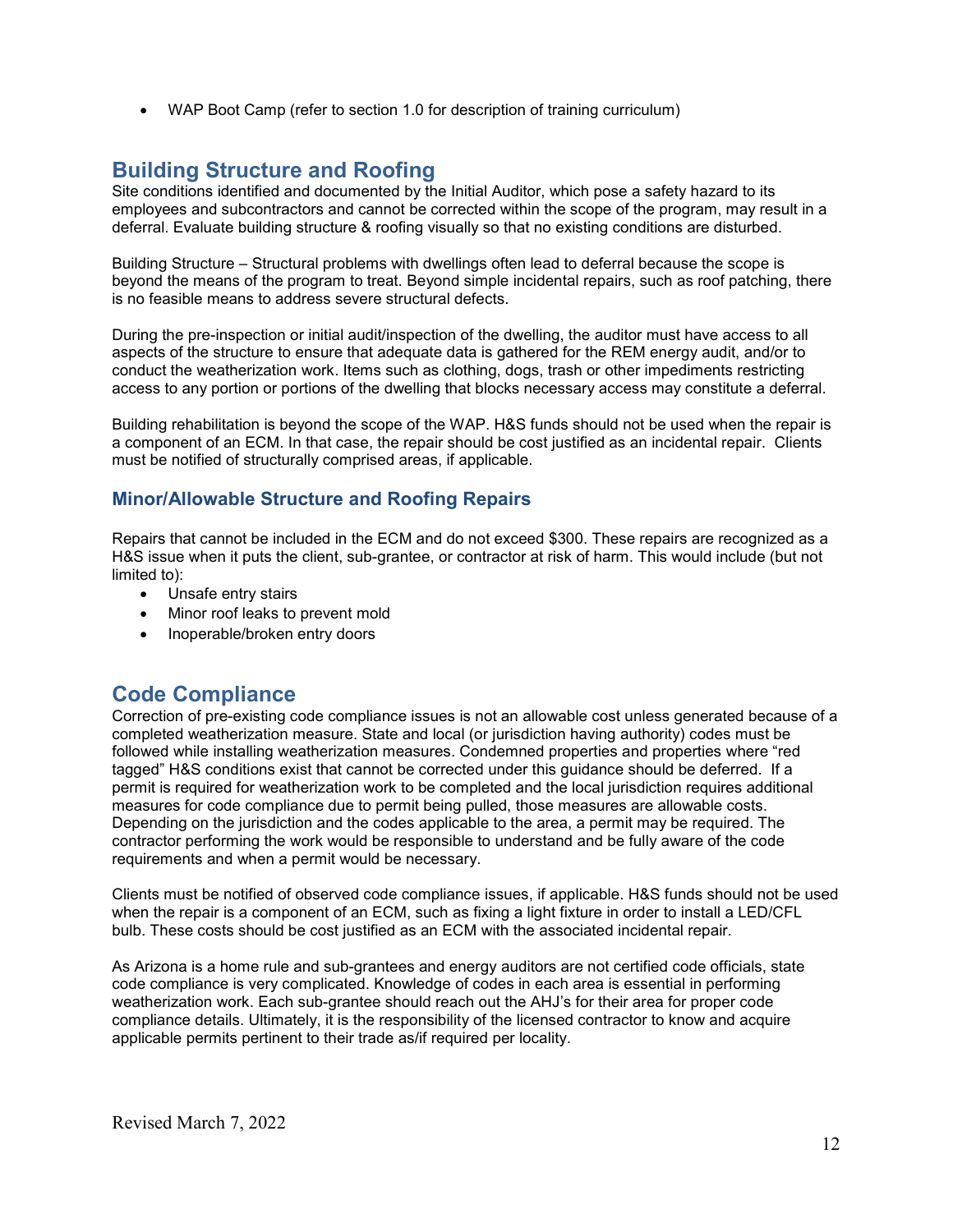# <span id="page-12-0"></span>**Combustion Gases**

Proper venting to the outside for combustion appliances, including gas dryers is required. Correction of venting is allowed when testing or inspection indicates a problem. Combustion safety testing is required when combustion appliances are present.

Correction of venting issues shall be completed and should be done as an incidental repair when it is a component of an ECM. Proper venting to the outside for combustion appliances, including gas dryers is required. Combustion safety testing is required when combustion appliances are present. Inspections by the auditor as listed above must include:

- Combustion safety testing is required when combustion appliances are present.
- Proper venting to the outside for combustion appliances, including gas dryers, furnaces, vented space heaters and water heaters is required.
	- o Correct venting when testing indicates a problem.
	- $\circ$  Inspect venting of combustion appliances and confirm adequate clearances.
- Inspection of cooking burners for operability and flame quality.
	- $\circ$  Repair of cooking burners is an allowable H&S cost if CO readings are high and/or another H&S concern is found. Replacement of cook stoves is not an allowable cost.
- Testing by approved WAP procedures of ambient air in combustion appliance zones & undiluted flue on applicable appliances are above the allowable limits.
- If unsafe conditions whose remediation is necessary to perform weatherization cannot be remedied by repair or tuning, replacement is an allowable H&S measure unless prevented by other guidance herein.
- Maintain documentation justifying the replacement with a cost comparison between replacement and repair in the client file.
- Replacement units must meet safety guidelines as determined in the State Plan or Technical Field Guide.
- Test naturally drafting appliances for spillage and CO during CAZ depressurization testing preand post-weatherization and before leaving the home on any day when work has been done that could affect draft (e.g., tightening the home, adding exhaust).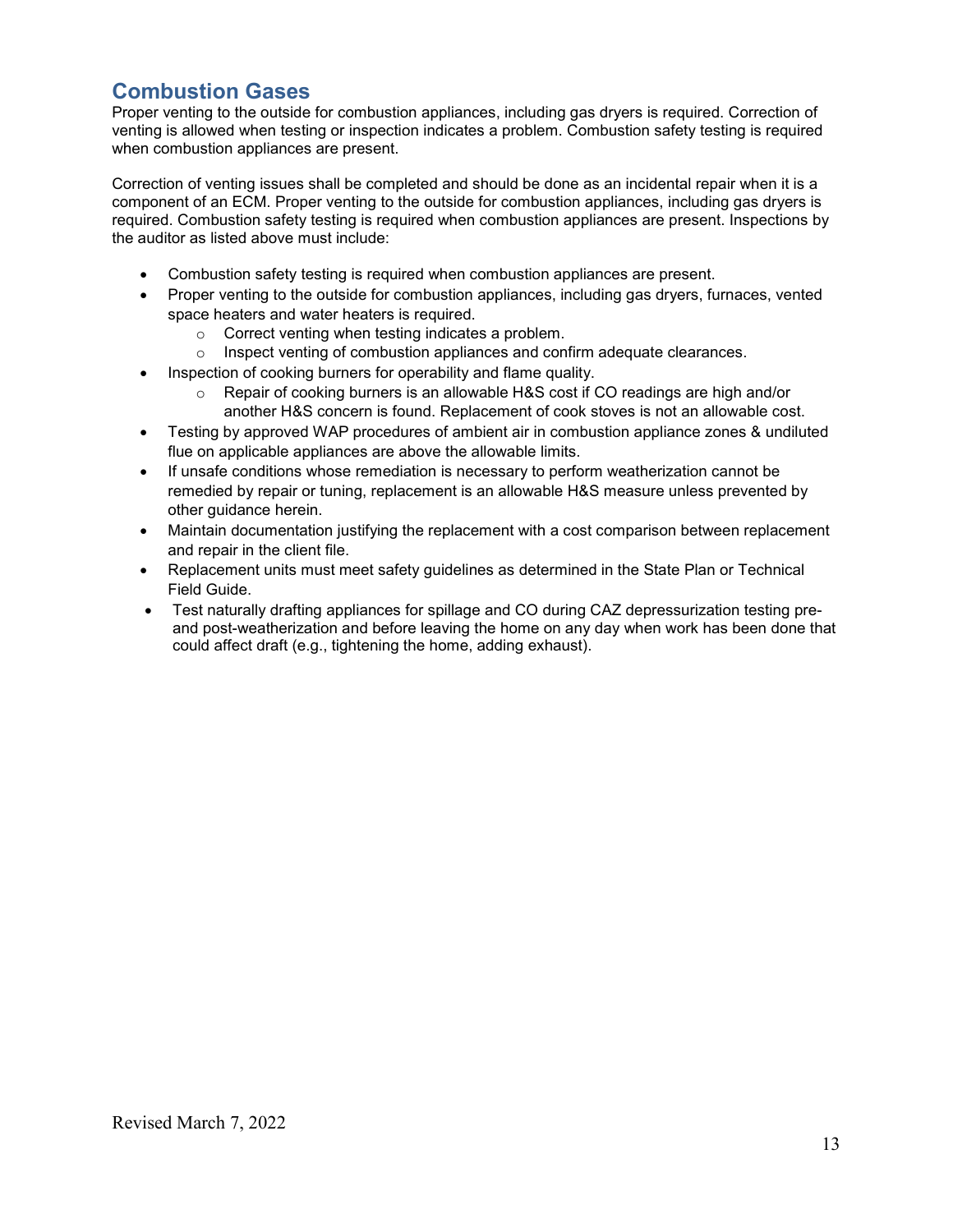Crews should address any issue(s) that they are qualified to repair and are an allowable expense(s). If unable to repair, they must have a qualified individual complete the work. Follow BPI standards on combustion safety and protocols. When CO issues arise, crews should follow BPI standards on action levels and protocols.

| <b>Ambient Combustion Safety Test Action Levels</b> |                                                                                   |  |  |  |  |
|-----------------------------------------------------|-----------------------------------------------------------------------------------|--|--|--|--|
| *CO testing is started at time of entry to the home |                                                                                   |  |  |  |  |
| <b>CO Test Results*</b>                             | <b>Retrofit Action</b>                                                            |  |  |  |  |
| 9-35 ppm                                            | Open windows and doors, determine source, service unit                            |  |  |  |  |
| 36-69 ppm                                           | Open windows and doors, disable responsible appliance, service unit               |  |  |  |  |
| $>69$ ppm                                           | Terminate inspection. Evacuate building, call emergency services from outside the |  |  |  |  |
|                                                     | home                                                                              |  |  |  |  |

| <b>CO Thresholds for Fossil-Fuel Fired Combustion Appliances</b><br>*CO testing is started steady state |                         |                                             |  |  |  |
|---------------------------------------------------------------------------------------------------------|-------------------------|---------------------------------------------|--|--|--|
| <b>Appliance</b>                                                                                        | <b>Threshold Limit*</b> | <b>Retrofit Action</b>                      |  |  |  |
| Central Furnace (all                                                                                    | 400 ppm air free        | <b>UNACCEPTABLE CO LEVEL:</b>               |  |  |  |
| categories)                                                                                             |                         | Sub-grantee/contractor must service or      |  |  |  |
| <b>Boiler</b>                                                                                           | 400 ppm air free        | replace the appliance. If issue cannot be   |  |  |  |
| <b>Floor Furnace</b>                                                                                    | 400 ppm air free        | addressed under the weatherization program, |  |  |  |
| <b>Gravity Furnace</b>                                                                                  | 400 ppm air free        | advise the homeowner/occupant that the      |  |  |  |
| Wall Furnace (BIV)                                                                                      | 200 ppm air free        | appliance should be serviced or replaced.   |  |  |  |
| Wall Furnace (Direct Vent)                                                                              | 400 ppm air free        | Work may not commence until the issue is    |  |  |  |
| <b>Vented Room Heater</b>                                                                               | 200 ppm air free        | resolved.                                   |  |  |  |
| <b>Unvented Room Heater</b>                                                                             | 200 ppm air free        |                                             |  |  |  |
| Water Heater                                                                                            | 200 ppm air free        | Note: If ambient CO levels do not exceed 70 |  |  |  |
| Oven/Broiler                                                                                            | 225 ppm air free        | ppm, testing of other appliances and other  |  |  |  |
| Clothes Dryer                                                                                           | 200 ppm air free        | audit procedures may continue at the        |  |  |  |
| Refrigerator                                                                                            | 400 ppm air free        | discretion of the auditor.                  |  |  |  |
| Gas Log (gas fireplace)                                                                                 | 25 ppm air free         | <b>ACCEPTABLE CO LEVEL:</b>                 |  |  |  |
| Gas Log (installed in wood<br>burning fireplace)                                                        | 400 ppm air free        | No action required.                         |  |  |  |

Follow BPI standards on CAZ:

| <b>Action Levels for Spillage in Combustion Appliances</b>                                                                                                                                                           |                                                                                                                                                                                                                                                                                                                                          |  |  |  |
|----------------------------------------------------------------------------------------------------------------------------------------------------------------------------------------------------------------------|------------------------------------------------------------------------------------------------------------------------------------------------------------------------------------------------------------------------------------------------------------------------------------------------------------------------------------------|--|--|--|
| If CAZ zone is lower (more negative) than -3 pa corrective action must be performed to alleviate the                                                                                                                 |                                                                                                                                                                                                                                                                                                                                          |  |  |  |
| condition                                                                                                                                                                                                            |                                                                                                                                                                                                                                                                                                                                          |  |  |  |
| <b>Test Result</b>                                                                                                                                                                                                   | <b>Action Required</b>                                                                                                                                                                                                                                                                                                                   |  |  |  |
| If greatest CAZ depressurization occurs with the air<br>handler on*                                                                                                                                                  | Conduct further analysis of the distribution system to<br>determine if leaky ducts or other HVAC-induced<br>imbalances are the cause of the spillage. If so,<br>recommend distribution system repairs that will<br>reduce or eliminate the CAZ depressurization                                                                          |  |  |  |
| If greatest CAZ depressurization occurs with the<br>door to CAZ closed, but is alleviated when door to<br>CAZ is open <sup>*</sup>                                                                                   | Recommend measures to improve air transfer<br>between the CAZ and the core of the house                                                                                                                                                                                                                                                  |  |  |  |
| If the Cause of spillage has been traced to<br>excessive exhaust** independent of CAZ door<br>position, air handler, or a problem with the flue***                                                                   | Verify that sufficient combustion air is available per<br>ANSI Z223.1/NFPA 54 for gas-fired appliances and<br>NFPA 31 for oil-fired appliances or recommend<br>verification by a qualified professional<br>And/or<br>Recommend further evaluation/service by a qualified<br>professional to address the venting/combustion air<br>issues |  |  |  |
| *In the case where both spillage and excessive CO are present, in addition to the specific recommendations<br>above, recommend that the appliance be shut down until it can be serviced by a qualified professional. |                                                                                                                                                                                                                                                                                                                                          |  |  |  |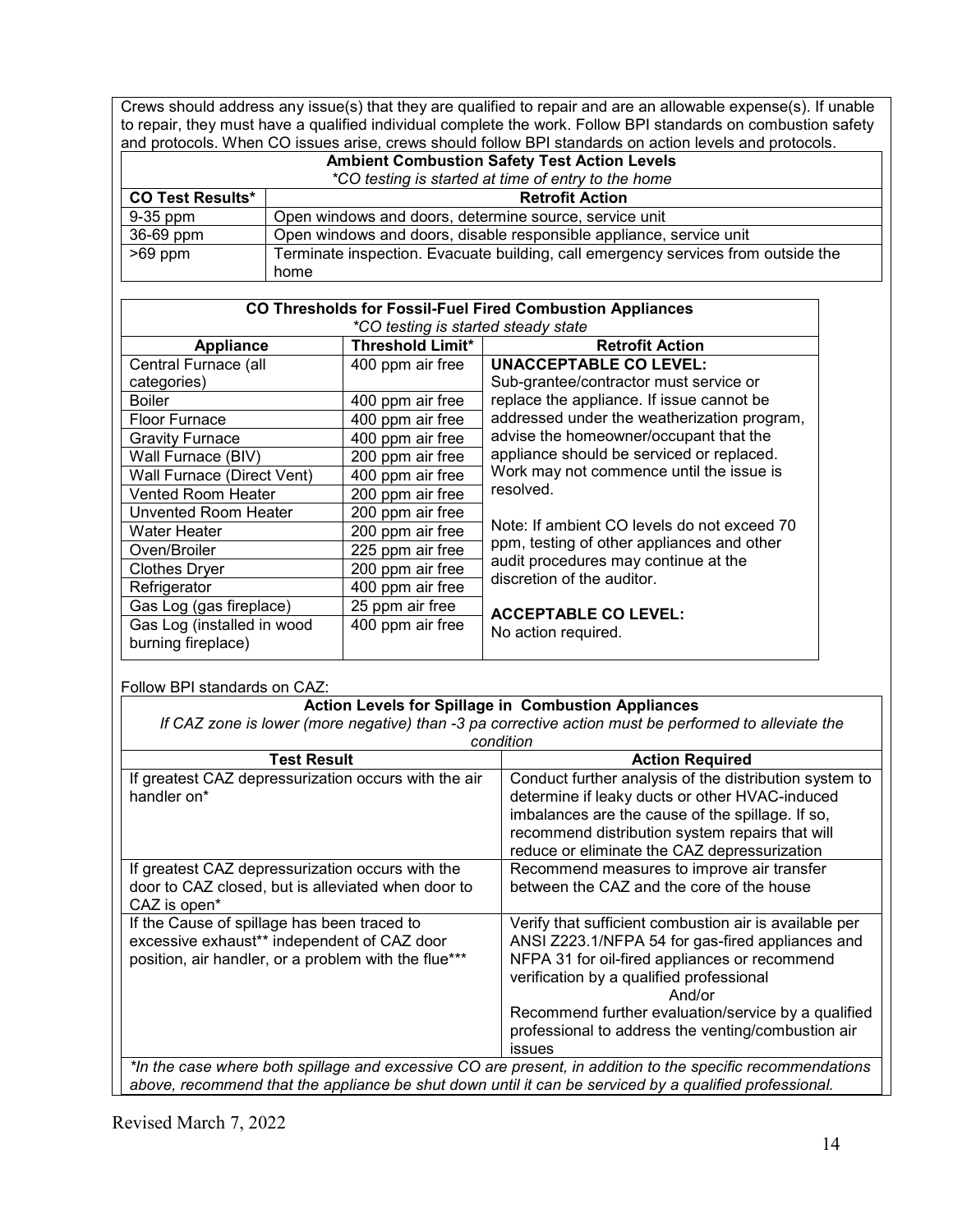*\*\*Refers to exhaust caused by mechanical ventilation and/or other means of exfiltration. \*\*\*When a recommendation to replace atmospherically-vented combustion equipment inside the pressure boundary is made, and when cost-effective, recommend replacement with direct-vented, or power-vented equipment (or non-combustion equipment, such as a heat pump).*

### **Client Education**

- Provide client with combustion safety and hazards information.
- Clients must be provided with information and an explanation of combustion safety and hazards information, including the importance of using exhaust ventilation when cooking and the importance of keeping burners clean to limit the production of CO.

# **Training**

- WAP Boot Camp (refer to section 1.0 for description of training curriculum)
- BPI BA

# <span id="page-14-0"></span>**Electrical (Not Knob-and Tube Wiring)**

Minor electrical repairs, under \$300, are allowed where H&S of the occupant(s) is at risk. Upgrades and repairs are allowed when necessary to perform specific weatherization measures (such as relocating an electrical outlet to allow a dryer to be relocated to ensure proper ventilation or proper connection of an existing water heater). Other examples include, but are not limited to installing a GFCI in bathroom outlets; replacement of wall outlets that are broken; replacement of bad breakers.

- When the H&S of the occupant/worker(s) is at risk, minor repairs are allowed when necessary for weatherization measures or the health and safety of the occupant(s), such as
	- o Installation of a GFCI in wet locations
	- o Replacement of wall outlets that are broken
	- o Replacement of bad breakers
	- $\circ$  Relocating an electrical outlet to allow a dryer to be relocated to ensure proper ventilation.
- When addressing homes with knob and tube wiring:
	- o Evaluate and if necessary provide sufficient over-current protection
	- $\circ$  Voltage drop and voltage detection testing are allowable costs when determining conditions of wiring.
	- o Damming is required prior to insulating building components containing knob and tube wiring, if not already included in the ECM.

Inspections include

- Visual inspection for presence and condition of knob-and-tube wiring.
- Check for alterations that may create an electrical hazard.

Voltage drop and voltage detection testing.

#### **Client Education**

• Sub-grantees are required to discuss and provide information to the client on the hazards of overloading circuits, basic electrical safety/risks and over current protection.

# **Training**

- WAP Boot Camp (refer to section 1.0 for description of training curriculum)
- BPI BA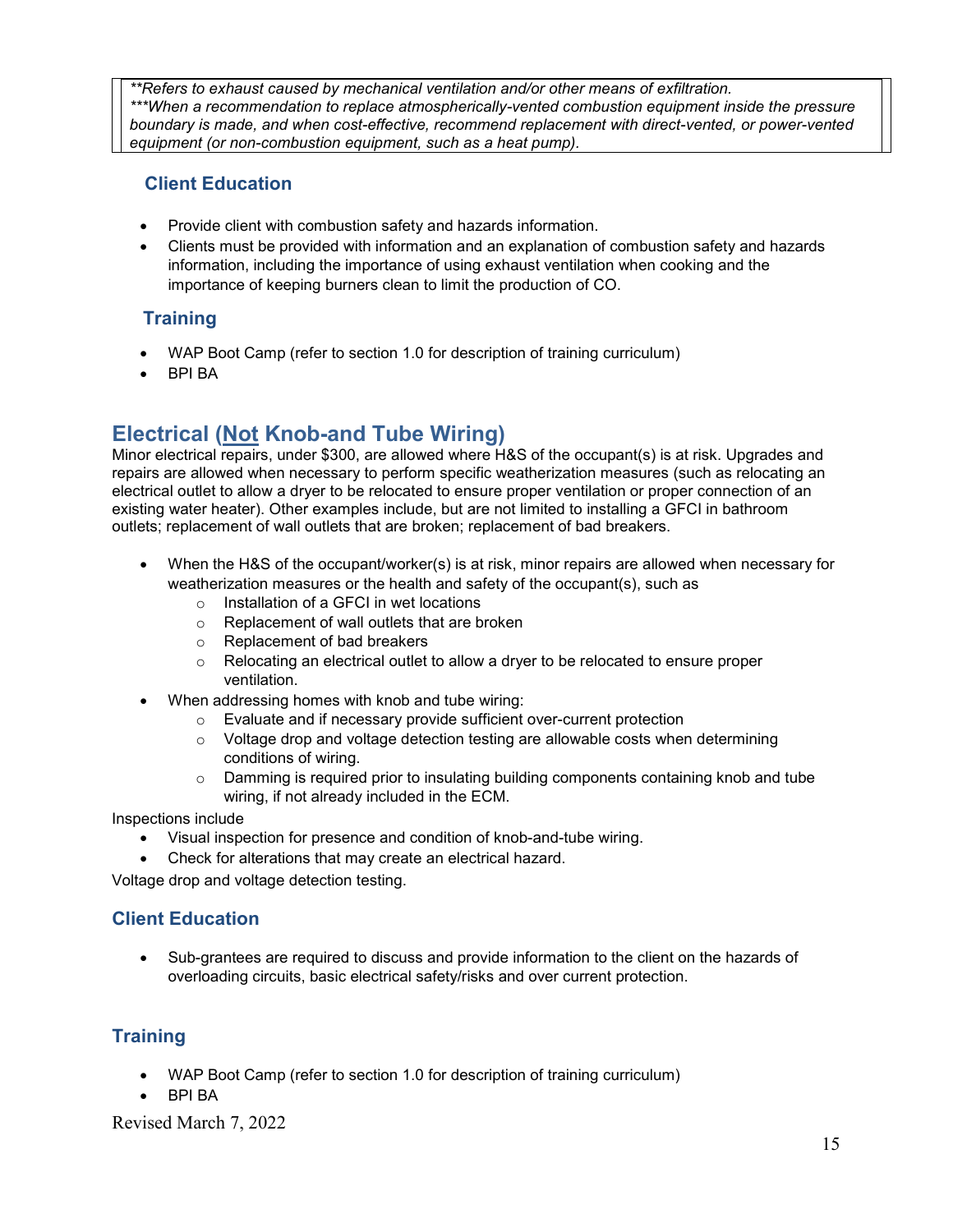Sub-grantees are required to discuss and provide information to the client on the hazards of overloading circuits, basic electrical safety/risks and over current protection, when applicable. H&S funds should not be used when the repair is a component of an ECM such as a service upgrade to handle increased load of a new HVAC system.

# <span id="page-15-0"></span>**Electrical (Knob-and-Tube Wiring)**

If Knob and Tube wiring is present in a home and cannot be replaced under an ECM (like insulation), that home will be a deferral until the wiring can be upgraded to current wiring codes. Any replacement of knob-and-tube wiring must be done by a qualified, licensed electrician. Sub-grantees are encouraged to seek all available programs to assist low-income households.

<span id="page-15-1"></span>Sub-grantees are required to discuss and provide information to the client on the hazards of overloading circuits, basic electrical safety/risks and over current protection, if applicable.

# **Fire Hazards**

Current inspection criteria must take into account fire hazards associated with combustion appliances, including clearances and venting systems. Through fuel specific checklists, auditors identify such hazards and scope repairs accordingly, with respect to budgetary and program limitations. Adherence to appropriate NFPA codes when repairing or replacing equipment is required and it minimizes the potential for fire hazards.

Corrections of fire hazards are allowable when necessary, to safely perform weatherization work. Home evaluations include checking for fire hazards during the audit. Clients must be informed of any hazards observed, even if they will not be treated during the weatherization process.

# <span id="page-15-2"></span>**Formaldehyde, Volatile Organic Compounds (VOCs) and other Air Pollutants**

Formaldehyde and Volatile Organic Compounds (VOCs) – Formaldehyde, tobacco smoke, thinners, solvents, cleaners, and any other substances capable of negatively impacting indoor air quality must be identified during the initial audit. Basic strategies such as proper storage and ventilation are used to eliminate problems. Air sealing thresholds are maintained so that the presence of these pollutants are not concentrated and allowed to reach toxic levels. However, this is primarily the responsibility of the client. In some cases, deferral may be necessary.

Removal of pollutants is allowable and is required if they pose a risk to workers. If determined, by the auditor, that pollutants pose a risk to workers and removal cannot be performed or is not allowed by the client, the unit must be deferred. Removal of pollutants that are not necessary to perform weatherization (e.g. cleaning old paint cans and oil out of the garages) is not allowed.

#### **Allowable actions:**

- Removal of pollutants is allowed and is required if they pose a risk to workers.
- Removal of pollutants that are not necessary to perform weatherization (e.g. cleaning old paint cans and oil out of the garages) is not allowed.
- If pollutants pose a risk to workers and removal cannot be performed or is not allowed by the client, the unit must be deferred.
- Refer to Hazardous Materials Disposal section for more information.

#### **Testing Protocols:**

• Sensory inspection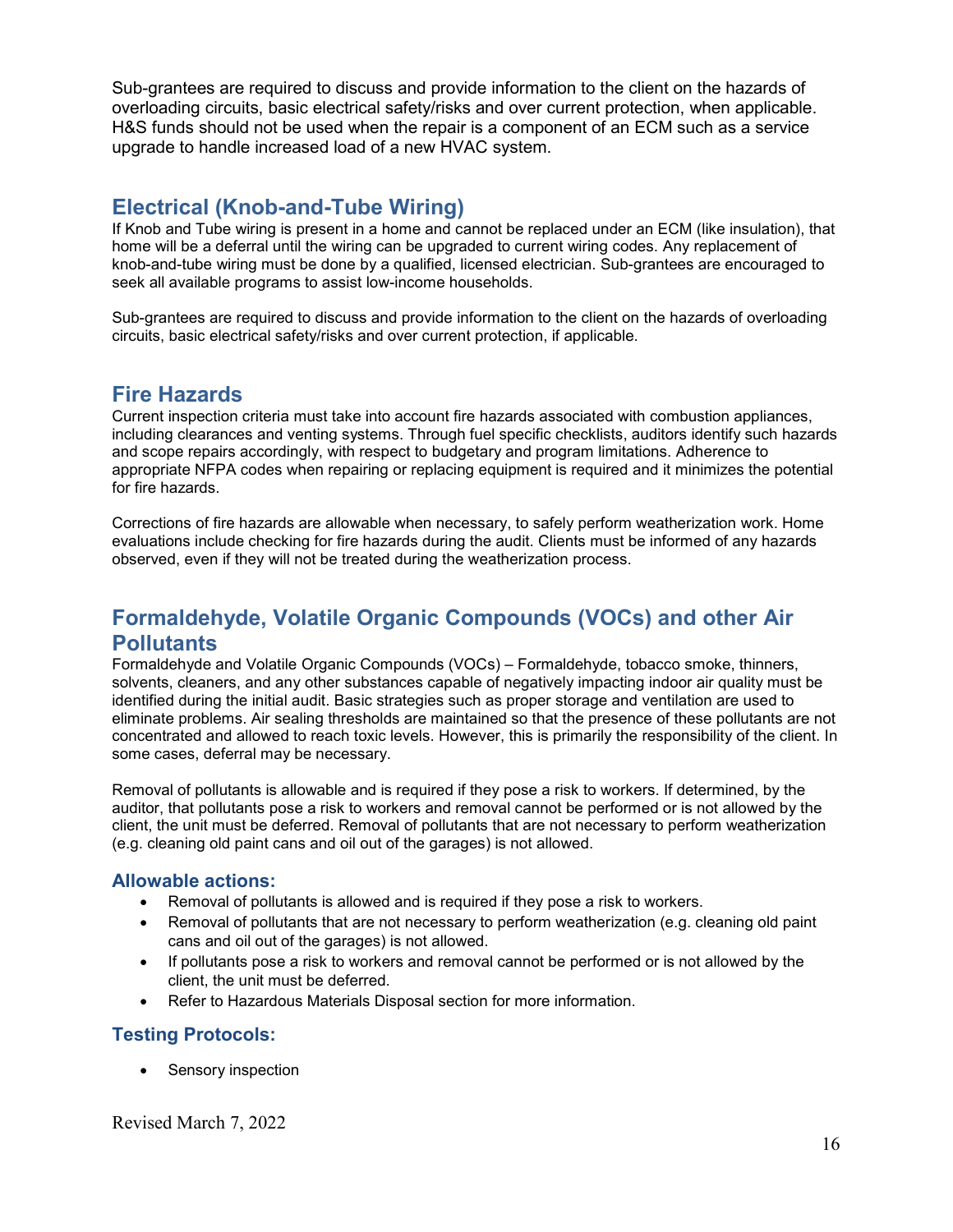#### **Client Education:**

- Inform client in writing of observed hazardous condition and associated risks.
- If necessary, provide client written materials on safety issues and proper disposal of household pollutants.

#### **Training:**

<span id="page-16-0"></span>• WAP Boot Camp (refer to section 1.0 for description of training curriculum)

# **Fuel Leaks**

#### **Remediation Protocols:**

- When a minor gas leak is found on the utility side of service, the utility service must be contacted before work may proceed. Work can commence when the utility considers it safe.
- Fuel leaks that are the responsibility of the client must be repaired before weatherizing a unit.
- When leaks are discovered during the course of weatherization, that are the responsibility of the utility, temporarily halt work and notify the utility. Work can commence when the utility considers it safe.

# **Testing:**

- Test exposed gas lines for fuel leaks from utility coupling into, and throughout, the home using BPI standards.
- Conduct sensory inspection on bulk fuels to determine if leaks exist.
- If any gas leak is detected, it must be repaired by the responsible party. If it is the client's responsibility, it can be repaired as an incidental repair or H&S.

#### **Client Education:**

• Inform clients in writing if fuel leaks are detected.

# **Training:**

- WAP Boot Camp (refer to section 1.0 for description of training curriculum)
- BPI BA

\*\*\*Repairs that cannot be included in the ECM and do not exceed \$300 are considered "beyond the scope of weatherization". These items can either be addressed by other fund sources or allowable weatherization work must be deferred until the issues are addressed.\*\*\*

# <span id="page-16-1"></span>**Gas Ovens/Stovetops/Ranges**

When testing indicates a problem, entities may perform standard maintenance on or repair gas cooktops and ovens. Replacement is not allowed with DOE funding.

#### **Testing:**

- Test gas ovens for CO.
- Inspect cooking burners and ovens for operability and flame quality.

• Follow BPI standards on combustion safety and protocols. (See the combustion table above)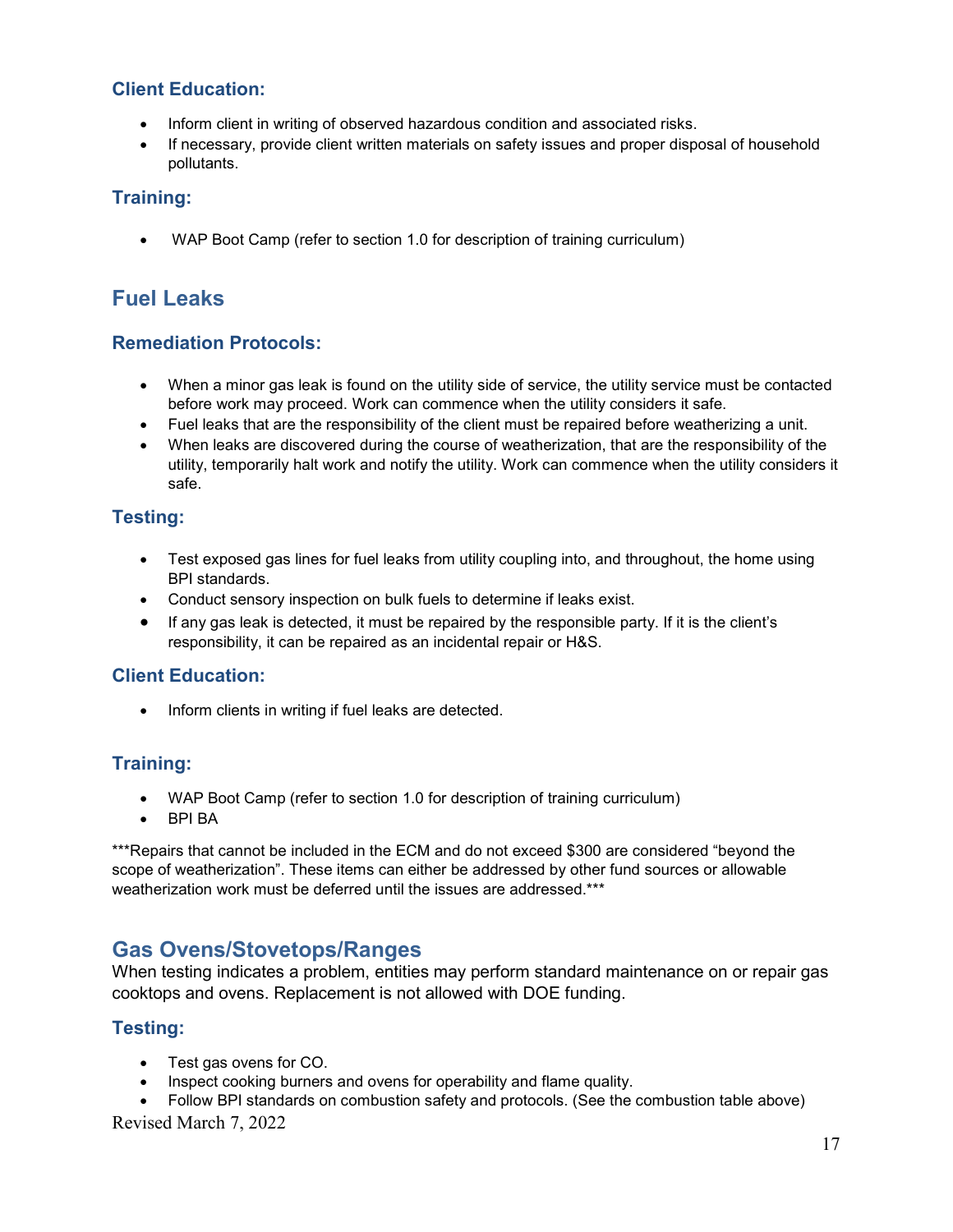### **Client Education:**

• Inform clients of the importance of using exhaust ventilation when cooking and the importance of keeping burners clean to limit the production of CO

#### **Training:**

- WAP Boot Camp (refer to section 1.0 for description of training curriculum)
- BPI BA

# <span id="page-17-0"></span>**Hazardous Materials Disposal [Lead, Refrigerant, Asbestos, Mercury ([including CFL's/Fluorescents), etc.)**

# <span id="page-17-1"></span>**Refrigerant**

Refrigerators may be replaced as an ECM only. All reclaimed refrigerant processes must follow the Clean Air Act 1990, section 608, as amended by 40 CFR82, 5/14/93. All EPA testing protocols must apply to any testing. Clients are to be advised not to disturb refrigerant. Anyone working with refrigerant, within or employed by the WAP, must have the appropriate training, either an EPA-approved section 608 type I or universal certification. For any appliance that contains refrigerant, disposal must include refrigerant reclamation.

Non-certified technicians may not attach or disconnect hoses of gauges to measure pressure within the appliances, top-off or remove refrigerant from appliances or otherwise damage the integrity of the appliance.

Appliances and mechanical equipment to be replaced must be properly removed from the project site, refrigerant must be properly evacuated per EPA requirements, and all items must be properly disposed of and removed from the energy grid/system permanently. Record/documentation of these steps must be available and provided upon request. It would be considered best practice to retain disposal information/documentation in each client file.

# **Client Education:**

• Inform client in writing of hazards associated with hazardous waste materials being generated/handled in the home.

#### **Training:**

- WAP Boot Camp (refer to section 1.0 for description of training curriculum)
	- $\circ$  Appropriate Personal Protective Equipment (PPE) for working with hazardous waste materials.
	- o Disposal requirements and locations.<br>
	o Health and environmental risks relate
	- Health and environmental risks related to hazardous materials.
- Workers are required to have Safety Data Sheet (SDS) Training.
- LEAD Renovation, Repair and Paint (RRP)

#### **Disposal Procedures and Documentation Requirements:**

- Hazardous Waste Materials generated in the course of weatherization work shall be disposed of according to all local laws, regulations and/or Federal guidelines, as applicable.
- Document proper disposal requirements in contract language with responsible party.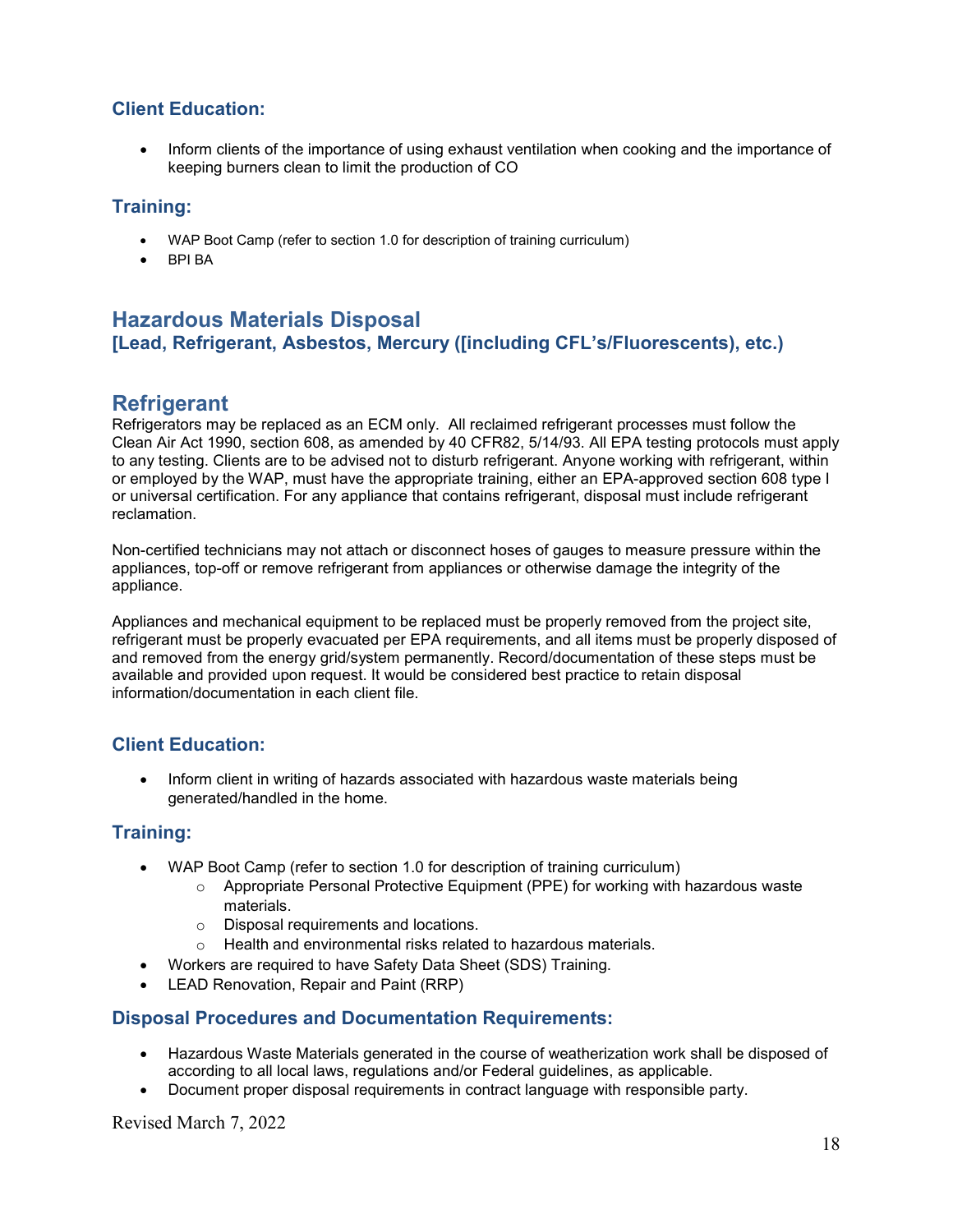# <span id="page-18-0"></span>**Injury Prevention of Occupants and Weatherization Workers – Measures such as repairing stairs and replacing handrails**

Workers must take all reasonable precautions when working on homes that will subject workers or occupant(s) to health and/or safety risks. Minor repairs and installation may be done when necessary, to effectively weatherize the home. Otherwise, these types of measures are not permissible. The auditors and workers on a job should observe if dangers that may prevent completion of the weatherization work are present. If applicable, clients must be informed of any observed hazards and associated risks. Repairs that cannot be included in the ECM and do not exceed \$300 are defined as "minor" or allowable injury prevention measures. Items and measures that exceed this provision must be addressed with other fund sources that allow for such items/measures or the project must be deferred until said measures have been repaired or corrected.

- When necessary to effectively weatherize the home, workers may make minor repairs and installations, such as, but not limited to:
	- o Unsafe entry stairs
	- o Loose or broken hand rails
	- o Trip/fall hazards
- Inspect for dangers that would prevent weatherization.
- If conditions will not be repaired, inform client in writing of observed hazards and associated risks.

#### **Training:**

- WAP Boot Camp (refer to section 1.0 for description of training curriculum)
- OSHA 10

# <span id="page-18-1"></span>**Lead Based Paint**

The cost of lead paint abatement is not an allowable expense. However, the cost to test building materials for the presence of lead paint and the cost of taking precautions needed to prevent contamination while weatherizing are allowable expenses. Lead-based paint (LBP) was used on the majority of houses built before 1978. Therefore, it is probable that LBP will be present on pre-1978 homes to be weatherized. If lead-based paint might be disturbed (cut, scraped, sawn, drilled, etc.) during the weatherization work, that work must be done in a "lead-safe" manner. Arizona will follow the approach defined by the Environmental Protection Agency (EPA) under their Lead Renovation, Repair, and Painting Rule.

Read about lead-hazard information for renovation, repair and painting activities in the EPA lead hazard information pamphlet [Renovate Right: Important Lead Hazard Information for Families, Child Care](http://www.epa.gov/lead/pubs/renovaterightbrochure.pdf)  [Providers, and Schools](http://www.epa.gov/lead/pubs/renovaterightbrochure.pdf) (PDF) (11 pp, 1.1MB) | [en Español](http://www.epa.gov/lead/pubs/renovaterightbrochuresp.pdf) (PDF) (11 pp, 2.4MB)

All providers are required to provide a copy of "Renovate Right: Important Lead Hazard Information for Families, Child Care Providers and Schools" to an adult occupant prior to work commencing on the home. The auditor will also conduct a client education segment of the initial inspection to ensure that the occupants are fully aware of the hazards posed by lead based paint exposure. This procedure must be documented by a written acknowledgement that an adult occupant has received the brochure and that the information was not only distributed, but also explained. Or, certify in writing that a brochure has been delivered to an adult occupant and the provider has been unsuccessful in obtaining a written acknowledgement, as directed in the publication. Obtain confirmation of receipt of this brochure by the client, in the client file.

State policy mandates that all workers on site of any weatherization project, whether they be a crew based; employee(s) of one of the sub-contractors; or a private sector contractor, must complete an eight (8) hour Lead Safe Worker Practices Workshop. New staff will be required to attend the training within 180 days of their start date of employment in the WAP. The purpose of this course is to inform the worker about lead hazards and the proper ways to deal with them. All crews and contractors are required to carry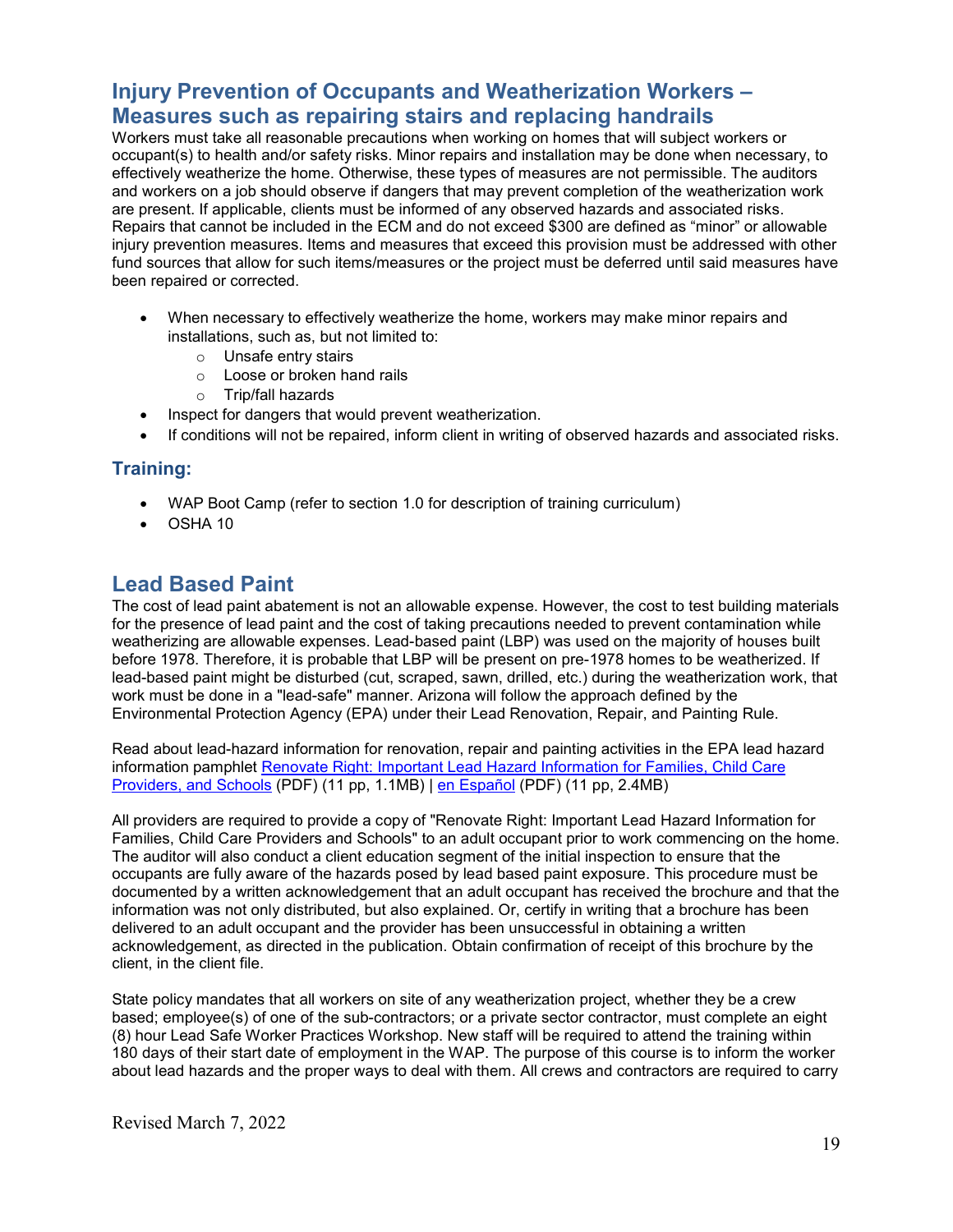a High-Efficiency Particulate Air (HEPA) vacuum; respirators; disposable bio suits; and follow all other safe lead work practices, including:

- Wear a tight fitting respirator and disposable coveralls.
- Seal work areas within a home using tape and plastic. Cover furniture, carpet, and other surfaces with plastic drop cloths or tarps.
- Spray water on disturbed areas to minimize dust.
- Clean-up work area each day. Sweep carefully and wet mop, as needed. Use a HEPA vacuum cleaner to collect dust and paint chips.
- Keep children away from work area at all times.

While this represents only a summary of the overall Lead Safe Practices and training, it illustrates ADOH WAP awareness of the issue and how it is essential to any weatherization project.

Because Lead Safe Weatherization work practices only occur due to health and safety concerns and cannot be considered as part of an efficiency measure, it shall always be calculated and charged as a H&S cost.

ADOH WAP monitoring staff will have oversight responsibility in this area. While lead safe work practices have long been part of the program, the monitors will focus more directly on this area as they conduct their monitoring visits. Sub-grantees will be required to show that all lead based paint protocols are up to date and in compliance to all regulations, including: information sharing; lead safe work practices; proper equipment; etc. While monitoring, ADOH WAP will write up any sub-grantee performing weatherization services without working lead safe practices on any home built prior to 1978. The sub-grantees that are not in compliance will be required to attend the WAP Boot Camp Course, offered by the Southwest Building Science and Training Center (SWBSTC), which includes Lead Safe Weatherization (LSW) information. Failure to comply and correct there practices for lead safe weatherization could result in reduced allocation or termination of ADOH WAP contract with the sub-grantee.

Sub-grantees must follow EPA's Lead Renovation, Repair and Painting (RRP Rule). In addition to RRP Rule, ADOH WAP requires that all weatherization crews working on pre-1978 homes, be trained in LSW. Arizona's Deferral Policy will be used in instances where the homeowner or Landlord has notified the subgrantee of existing lead paint issues where lead poisoning has occurred to a member of the household, or when the extent and condition of lead-based paint in the house would potentially create further health and safety hazards. This policy requires possible referral to other programs

Arizona's status is: All sub-grantees have applied for and received Lead Renovator Firm status. All auditors have acquired Lead Renovator Certification (RRP) as well as select crew leaders. Additionally, private contractors (excluding HVAC and Plumbers) have also applied for and received Lead Renovator Firm status, as required by ADOH WAP. Private contractors have also met the requirement of having adequate RRP certified employees. Arizona met the EPA requirements by the April 2010 deadline. As new contractors apply to work on ADOH WAP projects, the EPA requirements are explained during the application process. No private contractors will be awarded work on any pre-1978 dwellings that do not meet the EPA rules.

Private contractors will be required to furnish proof of RRP and Lead Renovator Firm status as a condition of working for the ADOH WAP program. The ADOH WAP staff will routinely check that documentation is on file at each agency verifying compliance to EPA rules.

All weatherization crews working on pre-1978 homes must receive the 8 hour LSW training and a certified renovator must be assigned to the project and be readily available.

ADOH WAP Monitor(s)/Trainer(s) must be certified renovators and receive the 8-hour LSW training.

An adult of each household receives the informational pamphlet: "Renovating Right". The inspector also conducts a client education segment as part of the initial inspection to assure that the occupant(s) understand the hazards posed by lead based paint exposure.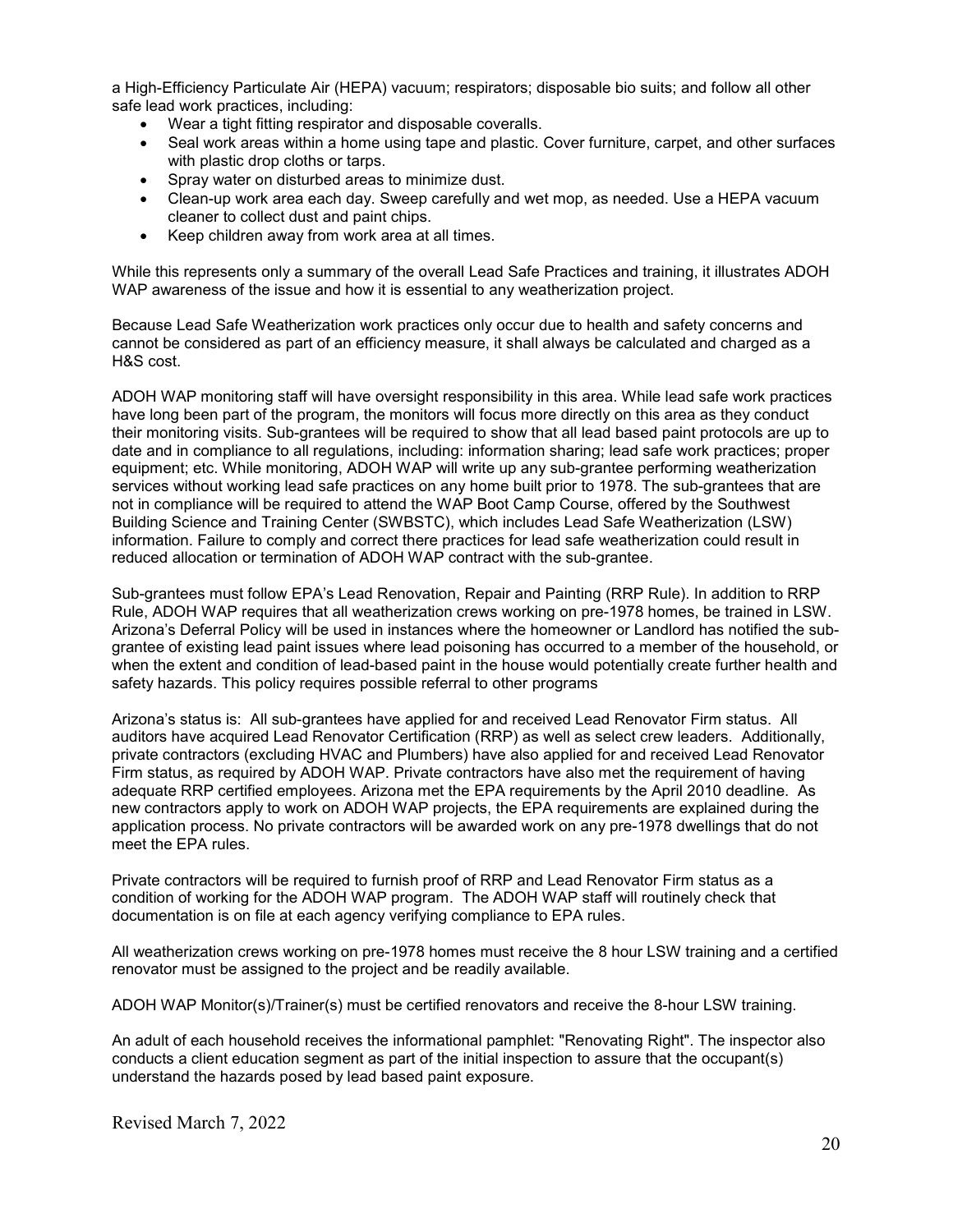The RRP requirements of client education apply. The agencies must give the client a copy of the EPA publication: July 2011 Edition of: *The Lead-Safe Certified Guide to Renovate Right Pamphlet* and have the client sign-off that the pamphlet was received. The signed form must be obtained in the client file.

The certified renovator must be physically present at the work site while signs are being posted; containment is being established; and the work area is being cleaned after the renovation to ensure that these tasks are performed correctly. Although the certified renovator is not required to be on-site at all times, a certified renovator must direct the work being performed, to ensure that the work practices are being followed correctly. When a certified renovator is not physically present at the work site, the workers must have access to contact the renovator. The certified renovator must perform the post-renovation cleaning verification.

# **Safe Work Protocols:**

- Crews must follow EPA's Lead; Renovation, Repair and Painting Program (RRP) when working in pre-1978 housing unless testing confirms the work area to be lead free.
- Deferral is required when the extent and condition of lead-based paint in the house would potentially create further H&S hazards.
- Only those costs directly associated with the testing and lead safe practices for surfaces directly disturbed during weatherization activities are allowable. Whole house remediation is not an allowable cost.
- Documentation in the client file must include
	- o Certified Renovator certification
	- o any training provided on-site
	- o description of specific actions taken
	- o lead testing and assessment documentation
	- $\circ$  photos of site and containment set up (include the location of photos referenced if not in file)
- All crews and contractors are required to:
	- o Carry a High-Efficiency Particulate Air (HEPA) vacuum.
	- o Wear a tight fitting respirator and disposable coveralls.
	- $\circ$  Seal work areas within a home using tape and plastic. Cover furniture, carpet, and other surfaces with plastic drop cloths or tarps.
	- $\circ$  Spray water on disturbed areas to minimize dust.
	- $\circ$  Clean-up work area each day. Sweep carefully and wet mop, as needed. Use a HEPA vacuum cleaner to collect dust and paint chips.
	- o Keep children away from work area at all times.

#### **Testing Protocols:**

- Testing to determine the presence of lead in paint that will be disturbed by WAP measure installation is allowed with EPA-approved testing methods.
- Testing methods must be economically feasible and justified i.e. test swabs.
- Job site set up and cleaning verification by a Certified Renovator is required.
- Grantees must verify that crews are using lead safe work practices during monitoring.

#### **Client Education:**

- Follow pre-renovation education provisions for RRP.
- Provide a copy of "Renovate Right: Important Lead Hazard Information for Families, Child Care Providers and Schools" to an adult occupant prior to work commencing on the home, within the EPA guidelines. Written acknowledgement must be received.

#### **Training and Certification Requirements:**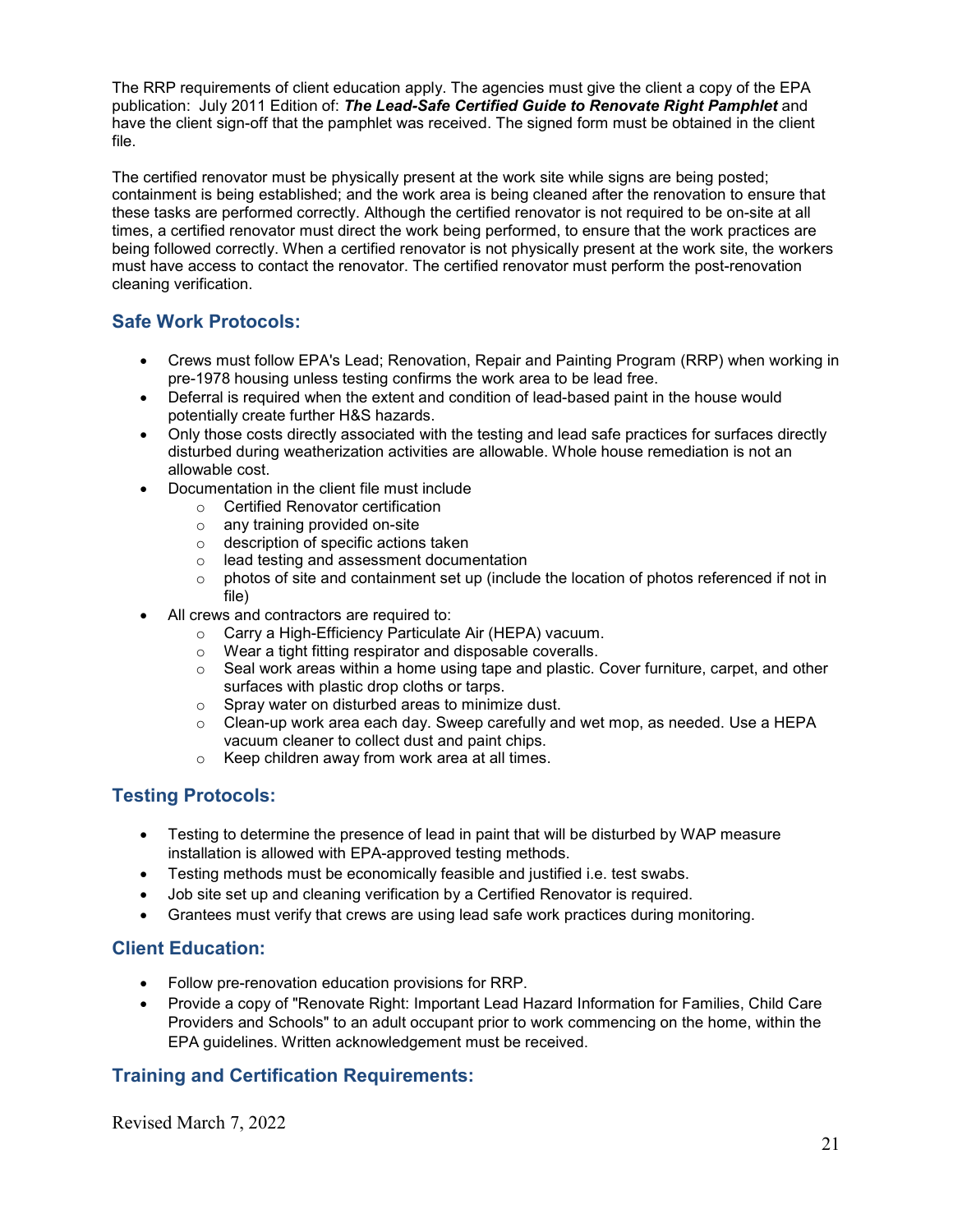- All employees and contractors working on pre-1978 homes must receive training to install measures in a lead-safe manner in accordance with the SWS and EPA protocols. An EPA Certified Renovator must oversee the installation.
- Grantee Monitors and Inspectors must be Certified Renovators.
- Any agency/contractor that works in a pre-1978 home must be a Lead Certified Firm.
- WAP Boot Camp, including Lead Safe Weatherization (refer to section 1.0 for description of training curriculum)
- Lead RRP Certification

#### **Documentation Requirements:**

- Sub-grantees will be required to show that all lead based paint protocols are up to date and in compliance to all regulations, including:
	- o Client communication
	- o Lead safe work practices
	- $\circ$  Proper equipment including (but not limited to):<br> $\bullet$  Tyvek Suit
		- Tyvek Suit
		- **Booties**
		- **Respirators**
		- **-** Hoods
		- **Goggles**
		- Tack pad

# <span id="page-21-0"></span>**Mold and Moisture**

The WAP does not encompass mold remediation. WAP funds are not to be used to test; abate; remediate; purchase insurance; or alleviate existing mold conditions identified during the assessment, the work performance period or the quality control inspection (QCI). Where multiple funding sources are used, the performance of any of the aforementioned activities must be expensed to a non-DOE funding source. Most typically, weatherization services are delayed. All local agencies must include notification or a disclaimer to the client upon the discovery of a mold condition. Also, if corrected provide clarification on what was specifically done to the home to alleviate the condition and/or that the work performed should not promote new mold growth.

Where existing mold could pose a health risk to the occupants and/or the weatherization crew, DOE funds may be used to correct energy-related conditions to guarantee the immediate health of workers and clients. Limited water damage repairs can be addressed if it is in connection with the correction of moisture and mold creating conditions that are allowed when necessary in order to weatherize the home and to ensure the long-term stability and durability of the measures. Weatherization of a home, and air sealing in particular, could potentially increase the risk of moisture and mold in a home, resulting in structural damage and/or a health risk to the occupants. Extreme caution should be taken not to increase mold or moisture issues when weatherization work is performed. Where severe mold and moisture issues cannot be addressed, deferral is required.

In Arizona, the following protocols have been adopted to ensure that these risks are minimized during weatherization.

- Limited water damage repairs that can be addressed by weatherization workers are allowed when necessary in order to weatherize the home and to ensure the long-term stability and durability of the measures.
- Source control (i.e. correction of moisture and mold creating conditions) is allowed when necessary in order to weatherize the home and to ensure the long-term stability and durability of the measures. Source control is independent of latent damage and related repairs.
- Where severe Mold and Moisture issues cannot be addressed, deferral is required.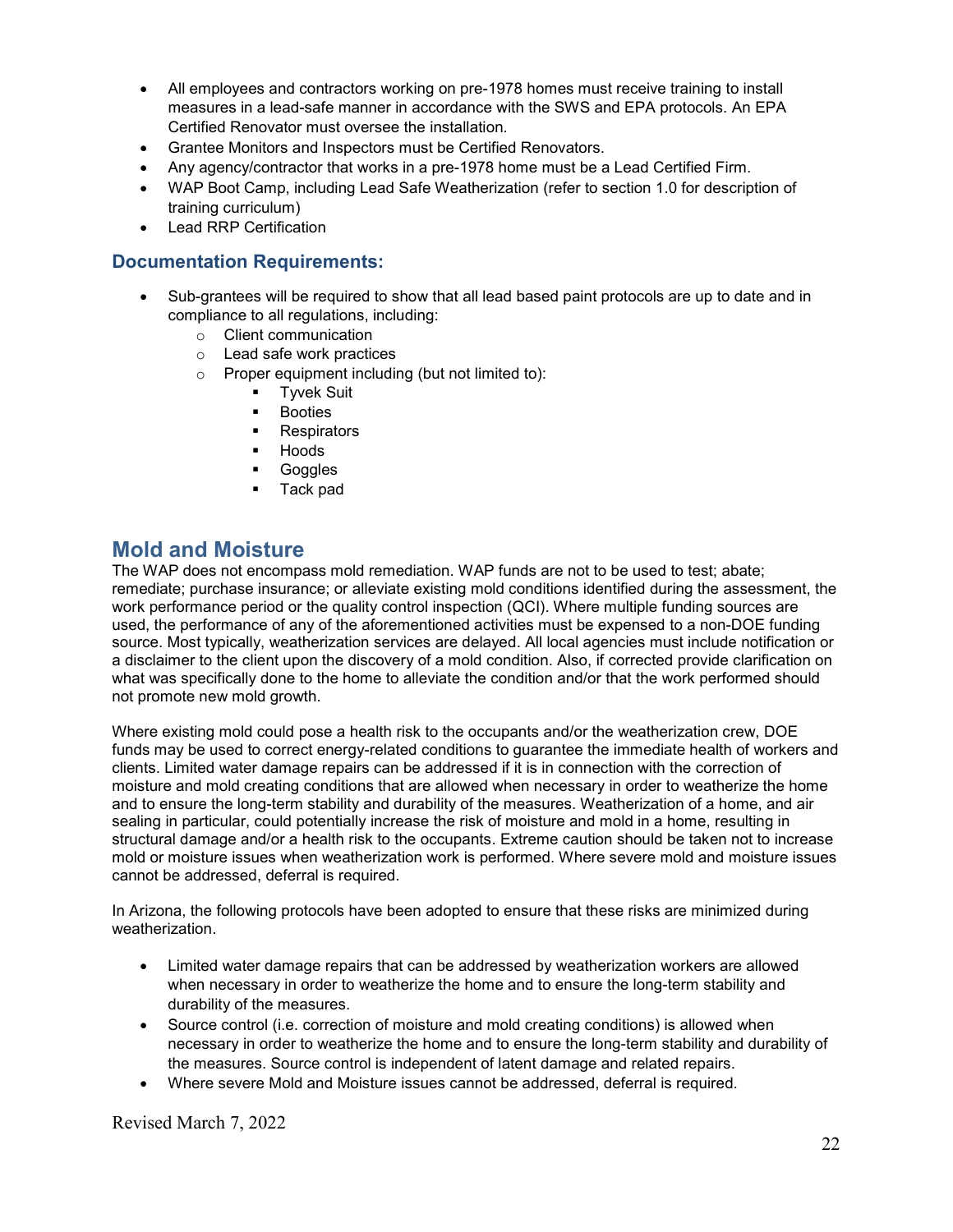- Mold clean-up is not an allowable H&S cost.
- Surface preparation where weatherization measures are being installed (e.g., cleaning mold off window trim in order to apply caulk) must be charged as part of the ECM, not to the H&S budget category.
- Mold testing is not an allowable cost.

Inspecting includes, (not limited to):

• Visual assessment including exterior drainage.

The use of diagnostic tools, such as moisture meters, are recommended at pre-weatherization and at the final inspection.

#### **A) Moisture Assessment**

All homes should be checked for previous or existing moisture problems. Mold issues in homes arise from conditions of excess moisture. During the initial audit, auditors must assess the home with special attention to the following signs: evidence of condensation on windows and walls indicated by stains or mold; standing water; water stains; if supply or waste pipes are leaking; if attic roof sheathing shows signs of mold or mildew; etc. Identification of any existing or potential moisture problems shall be documented in the client file.

If existing moisture problems are found, no air sealing should be done unless the source of the moisture can be substantially reduced or effective mechanical ventilation can be added to cost effectively remove the moisture. In some cases, air sealing must be done in order to reduce the source of the moisture (i.e. sealing off crawlspaces from the house, or sealing attic leakage to eliminate condensation on the roof deck). Because air tightening may cause an increase in relative humidity, client education should include information about moisture problems and possible solutions. Any low-cost measures that help reduce the humidity levels in the house should be installed. Some examples of these low-cost measures include but are not limited to:

- venting dryers;
- venting existing bath exhaust fans;
- venting existing kitchen exhaust fans

#### **B) Repair or Elimination of Moisture Problems**

Repair of moisture problems that might result in health problems for the client; damage the structure over the short-term or long-term; or diminish the effectiveness of the weatherization measures must be done before the job is completed. Repairs that cannot be included in the ECM and do not exceed \$300 are defined as "minor" or allowable moisture-related measures. Moisture problems can be reduced or eliminated by controlling the source of the moisture. Some examples of these measures include but are not limited to:

- venting dryers to the outside of the building;
- providing positive drainage away from foundation (unless only a small area needs to be addressed, regarding the foundation perimeter which is not allowed);
- repairing small roof leaks and flashing issues
- educating the client about the sources of moisture that they can control
- Moisture problems can be reduced or eliminated by ventilating areas where excessive moisture is produced, such as bathrooms and kitchens. This should include installation of a high quality exhaust fan in the subject area and informing the client of the related moisture issues and the proper operation and use of the fan.

Major moisture problems that cannot be corrected within the scope of the program include, but are not limited to:

- an enclosed crawlspace or basement that has standing water for 24 hours due to inadequate ground or surface water drainage;
- any building with no overhangs and no gutters, exhibiting signs of major moisture problems such as blistering paint and extensive mold/mildew on the inside of the house;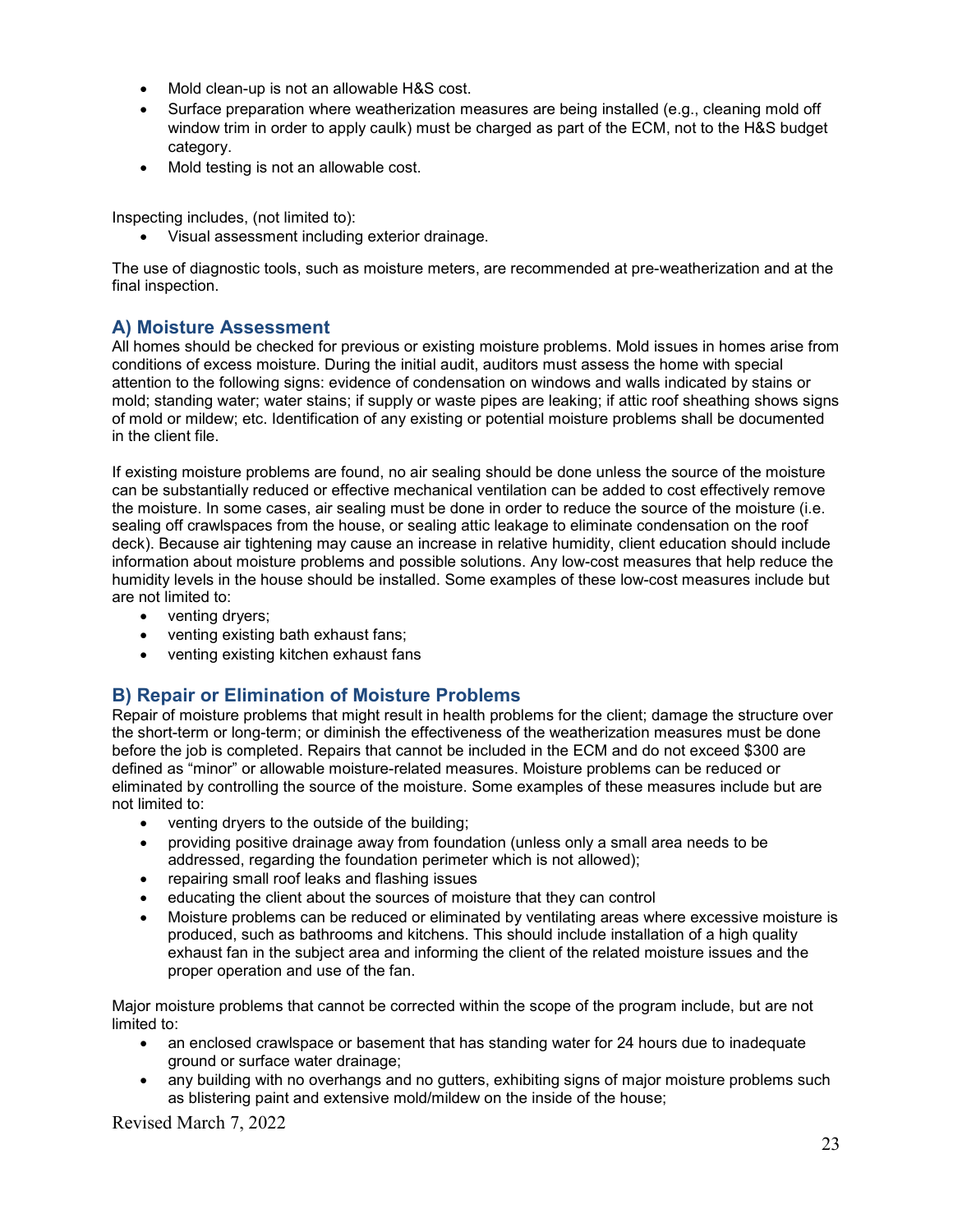• needing to regrade foundation perimeter to create opposite water flow away from the foundation

### **Client Education:**

The clients must be provided with a disclaimer on mold and moisture awareness.

The EPA publication, "A Brief Guide to Mold, Moisture, and Your Home", is available in [HTML](http://www.epa.gov/mold/moldguide.html) and PDF formats in English [\(PDF,](http://www.epa.gov/mold/pdfs/moldguide.pdf) 20 pp., 257 K) and Spanish [\(PDF,](http://www.epa.gov/mold/pdfs/moldguide_sp.pdf) 20 pp., 796 K). The Guide provides information and guidance for homeowners and renters on how to clean up residential mold problems and how to prevent mold growth.

- Provide client written notification and disclaimer on mold and moisture awareness.
- Provide information, when necessary, on the following (not limited to):
	- o The importance of cleaning and maintaining drainage systems.
	- o Proper landscape design and how this impacts site drainage and moisture control.
	- o Proper bathroom ventilation to release humidity and moisture.

#### **Training:**

• WAP Boot Camp (refer to section 1.0 for description of training curriculum)

#### **Drainage – gutters, down spouts, extensions, flashing, sump pumps, landscapes, etc.**

Drainage repairs are allowed with H&S funds only as they relate to code compliance. A repair is allowed as incidental repair when it is a component of an efficiency measure, but must be cost justified with the ECM(s).

Major drainage issues are beyond the scope of the WAP. Homes with conditions that may create a serious health concern and require more than incidental repair should be deferred. See Mold and Moisture bullet below.

What are major drainage issues?

- where there is a need for excavating equipment
- when installing gutters on more than half the home is necessary
- when dirt is required to be moved in an area of more than 40 square feet

Clients must be provided information and an explanation of the importance of cleaning and maintaining drainage systems, as well as the benefits of landscape design, if applicable.

#### <span id="page-23-0"></span>**Pests**

If any pest infestation is found within the dwelling or in any area outside of the dwelling where workers would have to be in order to perform weatherization work, pest control is an allowable expense. The cost of pest control cannot exceeded \$300. If the cost is greater than that amount, the home will need to be deferred until the problem is resolved. (Pests include, but are not limited to: fleas, roaches, rodents, etc. Clients must be informed of conditions observed and the risks associated.

Pest removal is allowed only where infestation would prevent weatherization.

- Infestation of pests may be cause for deferral where it cannot be reasonably removed or poses H&S concern for workers.
- Screening of windows and points of access, and incorporating pest exclusion into air sealing practices to prevent intrusion is allowed.

#### **Testing:**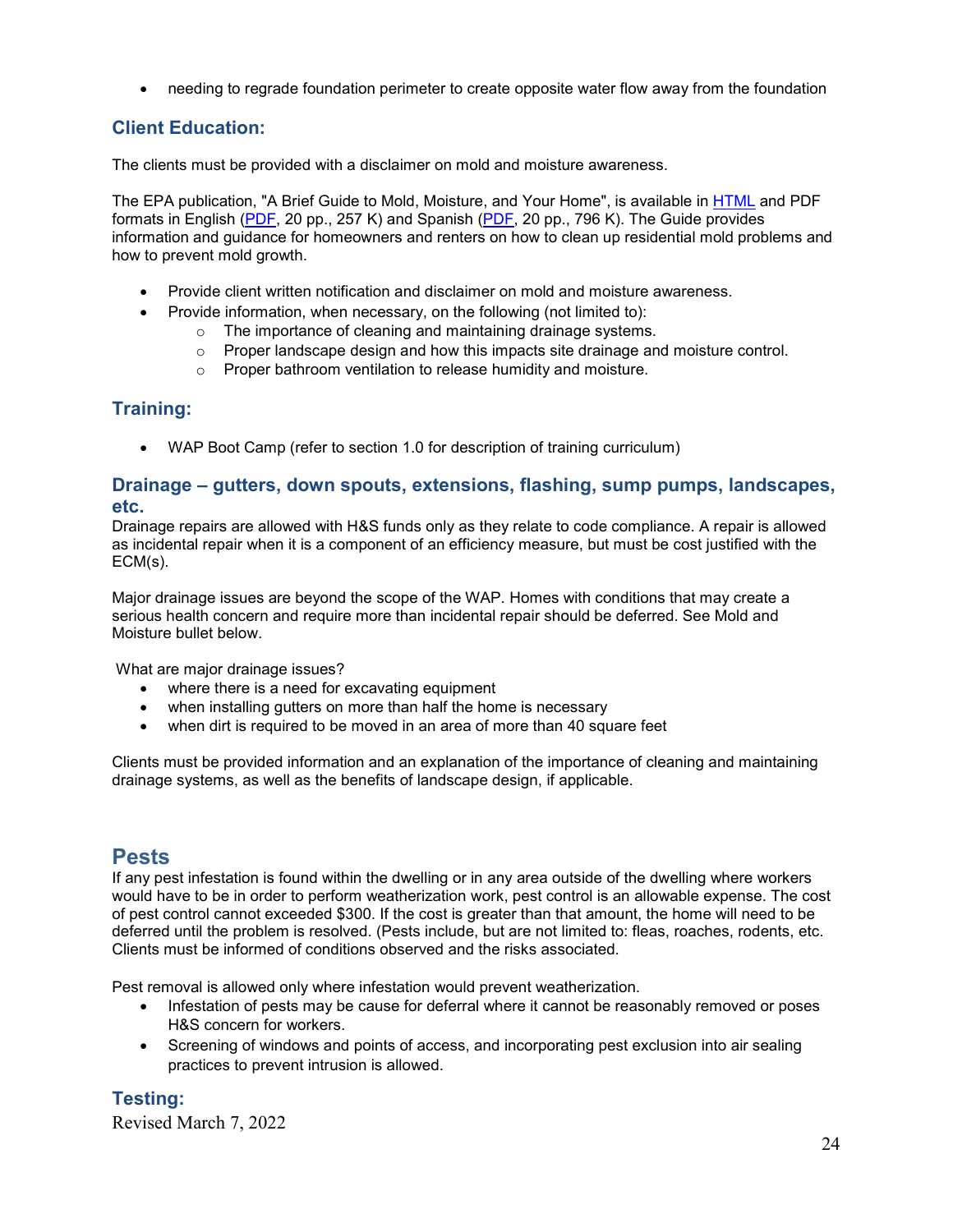• Assessment of presence and degree of infestation and risk to worker

# **Client Education:**

• Inform client in writing of observed condition and associated risks.

# **Training:**

<span id="page-24-0"></span>• How to assess presence and degree of infestation, associated risks, and deferral policy

# **Radon**

Whenever site conditions permit, exposed dirt within the thermal/pressure boundary of the home must be covered with a vapor barrier. In homes where radon may be present, precautions shall be taken to reduce the likelihood of making radon issues worse. In extreme cases, deferral may be required.

In the State of Arizona, Radon testing or remediation is not an allowable H&S measure. Clients must be provided with the EPA consumer's guide to radon.

- Radon mitigation is not an allowable H&S cost.
- Clients must sign an informed consent form prior to receiving weatherization services. This form must be kept in the client file.
- In homes where radon may be present, work scope shall include precautionary measures based on EPA Healthy Indoor Environment Protocols for Home Energy Upgrades, to reduce the possibility of making radon issues worse.
- Whenever site conditions permit, cover exposed dirt floors within the pressure/thermal boundary with 6 mil (or greater) polyethylene sheeting, lapped at least 12" and sealed with appropriate sealant at all seams, walls and penetrations.
- Other precautions may include, (but are not limited to):
	- o Sealing any observed floor and/or foundation penetrations
	- o Isolating the basement from the conditioned space
	- o Ensuring crawl space venting is installed.
- Sump well/pits must be covered with airtight covers (if applicable).

# **Testing:**

• In the State of Arizona, radon testing and/or remediation is not an allowable H&S measure.

# **Client Education:**

- Provide all clients with the EPA's "A Citizen's Guide to Radon" and inform them of radon related risks. Confirmation that the EPA's "A Citizen's Guide to Radon" was received must be in the client file.
- If other funds are used for testing, informed consent form must include:
	- $\circ$  Information from the results of the IAQ Study that there is a small risk of increasing radon levels when building tightness is improved;
	- o A list of precautionary measures WAP will install based on EPA Healthy Indoor Environment Protocols;
	- o Some of the benefits of Weatherization including energy savings, energy cost savings, improved home comfort, and increased safety

# **Training and Certification Requirements:**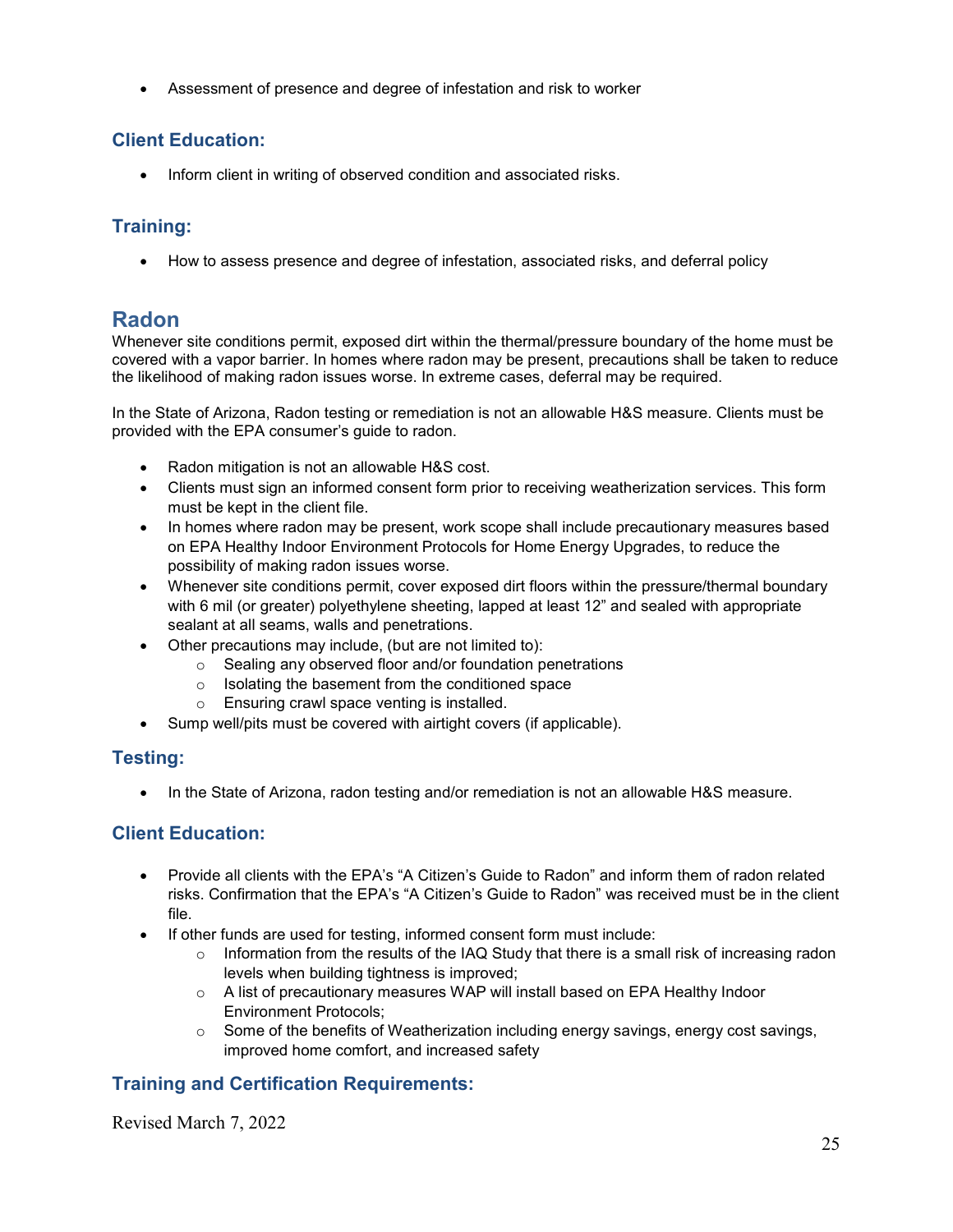- WAP Boot Camp (refer to section 1.0 for description of training curriculum)
- A zonal map can be located at<http://www.epa.gov/radon/pdfs/zonemapcolor.pdf>
- EPA Healthy Indoor Environment Protocols

#### **Documentation Requirements:**

<span id="page-25-0"></span>• Confirmation that the EPA's "A Citizen's Guide to Radon" was received must be in the client file.

# **Safety Devices: Smoke, Carbon Monoxide Alarms, and Fire Extinguishers**

- 1. All homes must have a CO detector installed per ASHRAE 62.2-2016 standard.
- 2. WAP agencies must install smoke alarms in dwelling units where these devices are non-existent or non-functioning.
- 3. CO alarms must be, UL listed, installed in accordance with the manufacturer's recommendations and located in compliance with state and local building codes and must have the capability to accurately detect and display low levels of carbon monoxide to 10 ppm and comply with other program requirements.

Local agencies must provide the occupants of the dwelling unit with verbal and written information regarding the following:

- A. dangers of CO and smoke;
- B. how to operate and reset the CO and smoke alarms;
- C. how to read the CO alarm if there is a digital display;
- D. how to respond to CO levels above 10 ppm;
	- The most common symptoms of CO poisoning are headache, dizziness, weakness, nausea, vomiting, chest pain, and confusion.
	- If the above symptoms are present shut off gas appliances, open windows and doors, get out of the home, seek medical help (if needed) and call a repair person.
- E. how to change the batteries of CO and smoke alarms
- 4. Smoke alarms must be, installed in accordance with the manufacturer's recommendations, listed in accordance with UL 217, comply with NFPA 72 and other program requirements.
- 5. Where multiple smoke alarms are required interconnection is required. Activation of any one smoke alarm shall activate all of the alarms in the individual unit. Hard wiring and interconnection is not required in existing areas provided:
	- A. The alteration or repair does not cause the removal of wall or ceiling finishes exposing the structure, and
	- B. No attic, crawl or basement is available which can provide access for hard wiring and interconnection without the removal of interior finishes.
- 6. On average no more than two smoke alarms will be installed in a home unless a permit is pulled and code compliance for the municipality states differently
- 7. Supplying a fire extinguisher is allowed only when solid fuel is present. Fire extinguishers must be installed, according to the manufactures recommendations, be type ABC, UL listed, ≤ 10lb and with a permanently affixed wall bracket to receive the extinguisher. The client must sign a written agreement to allow fire extinguisher installation in the home within sight of the solid fuel burning heat system when standing at the unit. The agency must discuss and provide information on the use and upkeep of the extinguisher to the client.

#### **Testing:**

- Check existing alarms for operation. If they fail to operate properly, they must be replaced.
- Verify operation of installed alarms.

#### **Client Education:**

• Provide client with verbal and written information on use of devices installed.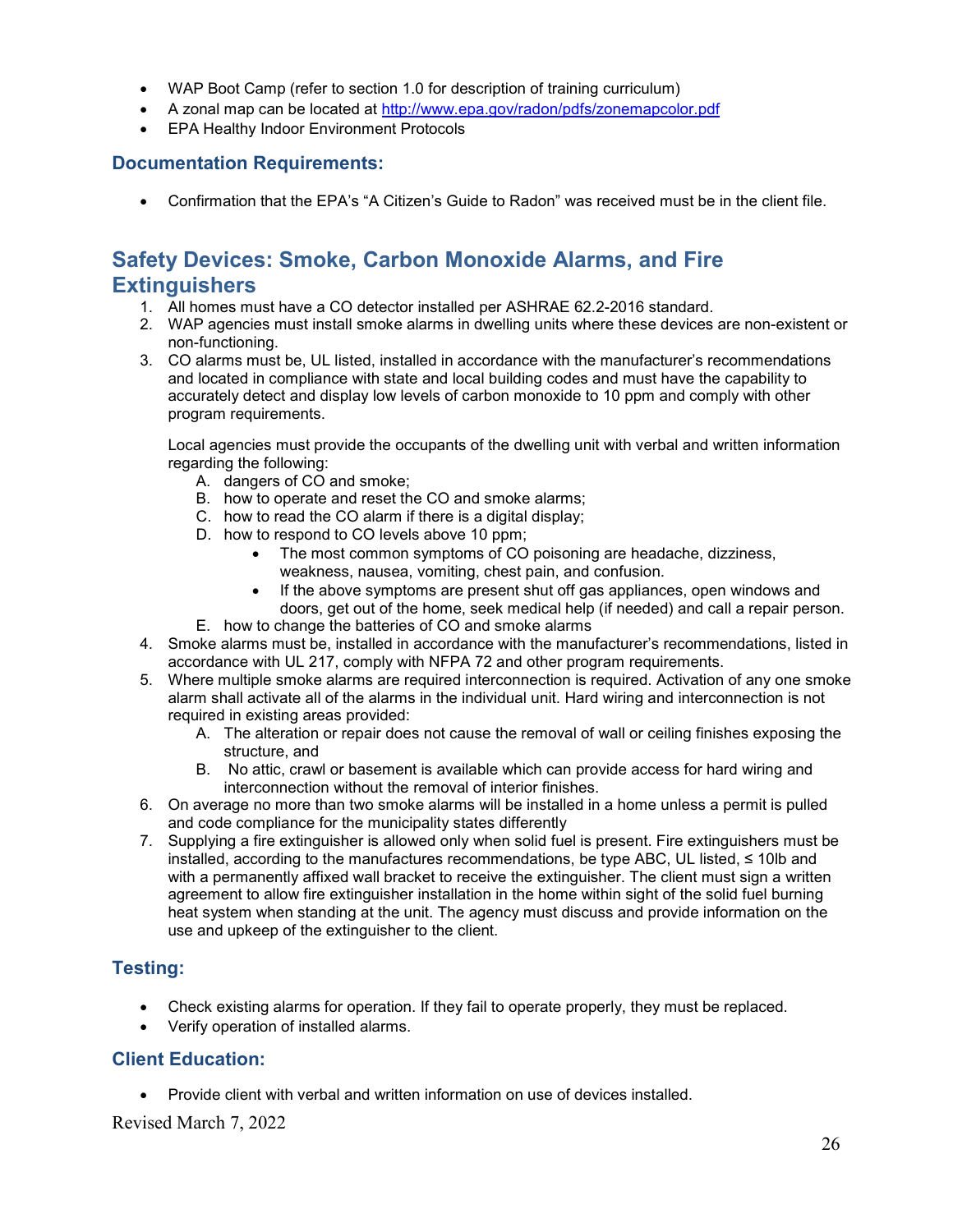# **Training:**

- WAP Boot Camp (refer to section 1.0 for description of training curriculum)
- Each sub-grantee should reach out the AHJ's for their area for proper code compliance details.

# <span id="page-26-0"></span>**Occupant Health and Safety Concerns and Conditions**

Workers must follow OSHA standards and OSHA Hazard Communication Standard (HCS) Safety Data Sheets (SDS) and take precautions to ensure the health and safety of themselves and other workers. SDS must be posted wherever workers may be exposed to hazardous materials. Sub-grantee and contractors will be monitored for OSHA compliance during grantee field monitoring visits. However, as ADOH WAP is not an enforcement agency, grantee staff can only document any violations observed and provide on-site training.

Special consideration should be given to at-risk clients. At risk clients include but are not limited to children (5 and under); elderly (age 60 and above); person(s) currently under the care of a doctor for asthma or other conditions that could be affected by extreme heat or cold. The use of Health and Safety Evaluation Form is required to screen occupants to reveal known or

suspected health concerns as part of initial assessment/audit.

- If it is determined there is a potential health risk with one or more materials to be used, an alternative material may be substituted if the cost is justified.
- If normal practices of material installation may put the client at-risk, alternative methods may be used. An example is: going through a gable to install insulation instead of going through an interior access point/ attic hatch.
- When a person's health may be at risk and/or WAP work activities could constitute a H&S hazard, the occupant will be required to take appropriate action based on severity of risk.
- Failure or the inability to take appropriate actions must result in deferral.

OSHA training is an allowable DOE cost. OSHA 10 hour training is required for all workers, including contractors, assessors, and inspectors. OSHA 30 hour training is required for all crew leaders, ADOH WAP monitors and trainers. All new employees must obtain OSHA 10 or OSHA 30, depending on their position, within 180 days of employment. Any accredited training can be obtained. Below are some suggestions:

#### **Classroom Training for OSHA 10 and OSHA 30:**

1. Southwest Building Science Training Center (SWBSTC)

**Online Training:** (OSHA has accepted the below sites for online outreach training. We suggest that you sample them before choosing.)

#### **Construction 10 hour**

- 1. Advance Online<br>2. Click Safety (als
- [Click Safety](http://www.osha10.com/) (also Roadway, Cal-OSHA, and Spanish)
- 3. [Summit Training Source](http://1030.trainingweb.com/) (also Spanish version)
- 4. [Pure Safety](http://www.oshatrainingondemand.com/) (also Spanish version)
- 5. Career Safe [\(Youth](http://www.careersafeonline.com/) and [Corporate](http://www.oshainstitute.com/) versions)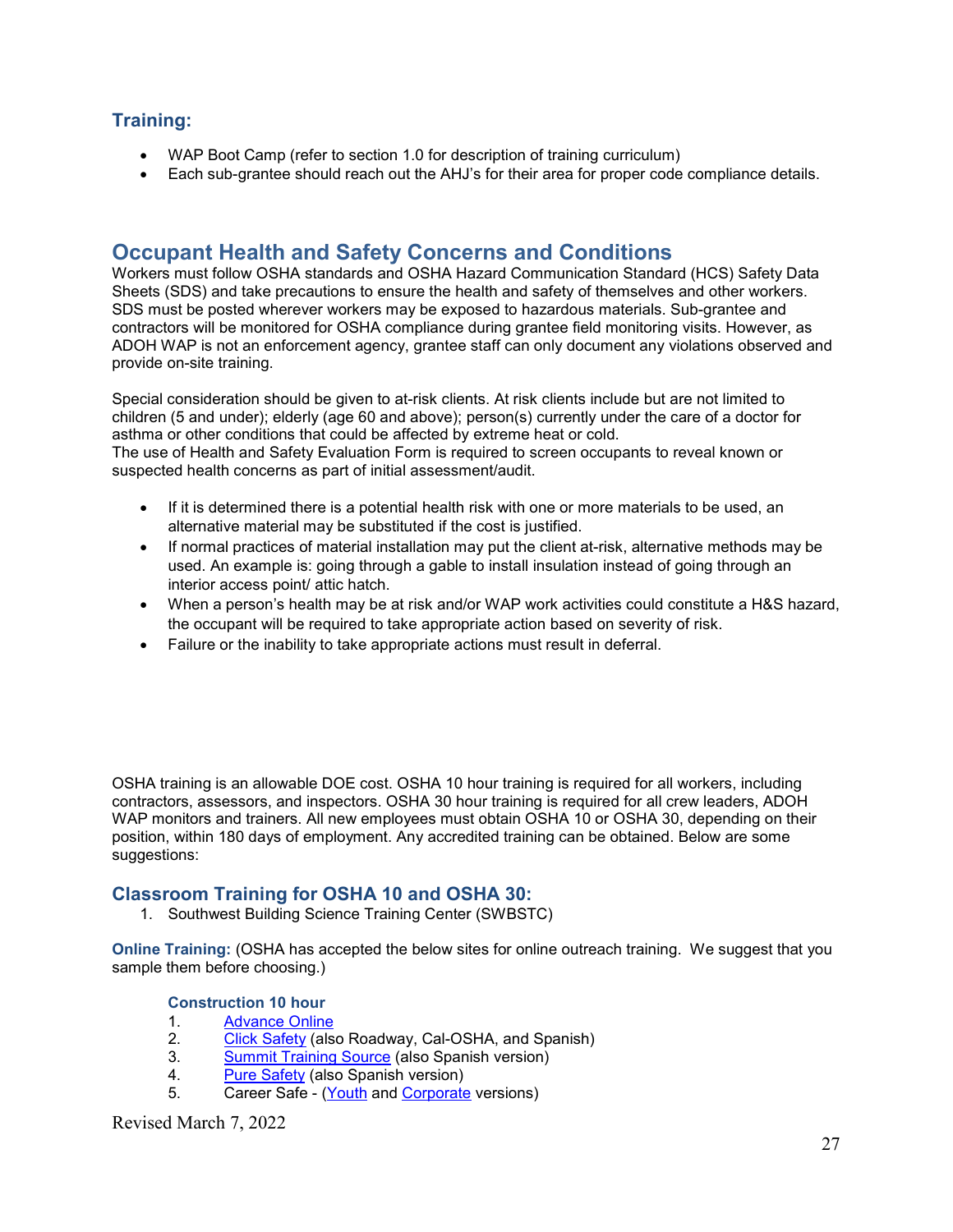- 6. [Redvector](http://www.redvector.com/)
- 7. [360Training](http://www.oshacampus.com/)<br>8. University of
- [University of South Florida](http://www.usfoticenter.org/)
- 9. [Coastal Training](http://osha.ecampustraining.com/) Technologies
- 10. [Turner Construction](http://www.turneruniversity.com/)

#### **Construction 30 hour**

- 1. [Turner Construction](http://www.turneruniversity.com/) (also Spanish version)<br>2. Click Safety
- **[Click Safety](http://www.osha10.com/)**
- 3. [360Training](http://www.oshacampus.com/)
- 4. [Summit Training Source](http://1030.trainingweb.com/)<br>5. University of South Florid
- [University of South Florida](http://www.usfoticenter.org/)
- 6. [Pure Safety](http://www.oshatrainingondemand.com/)
- 7. [Advance Online](http://www.advanceonline.com/)

#### **Verification of safe work practices and in-progress monitoring**

- Annual submission to ADOH of Employee Certification Verification Form is required (including OSHA certification(s)).
- ADOH does in-progress monitoring when training and technical assistance is requested.
- During monitoring ADOH staff will verify compliance with the current OSHA Hazard Communication Standard, including on-site organized Safety Data Sheets (SDS).

Training and Certification Requirements:

- WAP Boot Camp (refer to section 1.0 for description of training curriculum)
- Use and importance of Personal Protection Equipment (PPE)
- OSHA 10 hour training
- Ongoing training as required in Hazard Communication Program
- Workers must follow OSHA standards where required and take precautions to ensure the H&S of themselves and other workers.

#### **For other Information on obtaining OSHA classes by an authorized OSHA Outreach Trainer try:**

- A. See: [www.OutreachTrainers.org](http://www.outreachtrainers.org/) to find outreach trainers and/or their schedules
- B. OSHA Education Center: [www.osha.gov/dte/edcenters/map.html](http://www.osha.gov/dte/edcenters/map.html)
- C. The OSHA Consultation office: [www.osha.gov/dcsp/smallbusiness/consult\\_directory.html](http://www.osha.gov/dcsp/smallbusiness/consult_directory.html)

#### **Client Education:**

- Review Health and Safety Evaluation Form with client and have client sign in acknowledgement. A copy of this signed form should be provided to the client.
- Provide client with Sub-grantee point of contact information in writing so client can inform of any issues.

# <span id="page-27-0"></span>**Spray Polyurethane Foam (SPF)**

Use EPA recommendations (available online) at:

http:www.epa.gov/dfe/pubs/projects/spf/spray\_polyurethane\_foam.html when working within the conditioned space or when SPF fumes become evident within the conditioned space. When working outside the building envelope, isolate the area where foam will be applied, take precautions so that fumes will not transfer to inside conditioned space, and exhaust fumes outside the home. Testing will include checking for penetrations in the building envelope. Sensory inspection inside the home for fumes during foam application must also occur.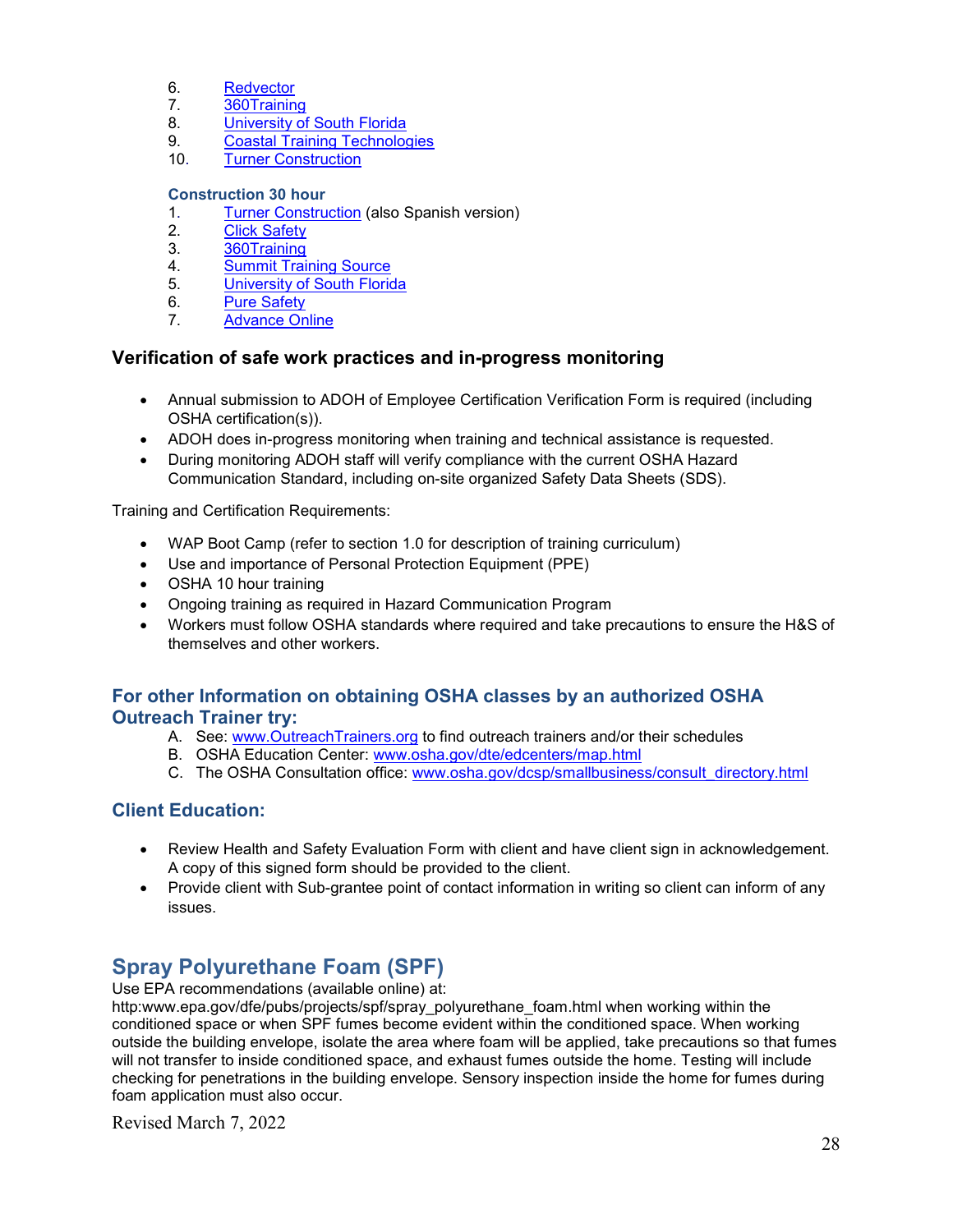The client must be informed of plans to use two-part foam and the precautions that may be necessary. Workers using foam products must receive training on the proper use of these various products and understand the specification for each application type. Documentation evidencing the installers have viewed an installation video or taken online training; and verification of reading and understanding product use information must be kept at the service provider agency. SDS are mandatory for any foam product used and a thorough understanding of the temperature sensitivity of the product in use is required.

# <span id="page-28-0"></span>**Ventilation**

Arizona will follow ASHRAE 62.2-2016 to the fullest extent possible. Grantee will require all sub-grantees to have an ASHRAE calculator in the client files demonstrating whether a ventilation system was required; and the CFM requirement. As this is a requirement of DOE, DOE health and safety funds are allowed for this measure. The grantee will require the sub-grantee to explain, to the homeowner, why the ventilation was added and the importance to keeping it.

- Install ventilation as required by ASHRAE 62.2 2016.
- If the ASHRAE normative Appendix A is employed and an existing fan is being replaced or upgraded to meet whole-house ventilation requirements, take actions to prevent zonal pressure differences greater than 3 pascals across the closed door, if one exists.

# **Testing and Field Verification Protocols:**

- ASHRAE 62.2 calculator to determine required ventilation.
- Measure fan flow of existing fans and of installed equipment to verify performance.

#### **Client Education:**

- Provide client with information on function, use, and maintenance (including location of service switch and cleaning instructions) of ventilation system and components.
- Provide client with equipment manuals for installed equipment.
- Include disclaimer that ASHRAE 62.2 does not account for high polluting sources or guarantee indoor air quality.

#### **Training:**

- WAP Boot Camp (refer to section 1.0 for description of training curriculum)
- <span id="page-28-1"></span>• ASHRAE 62.2 training, including proper sizing, evaluation of existing and new systems.

# **Window and Door Replacement, Window Guards**

Replacement, repair or installation of doors, windows, or window guards is not an allowable DOE H&S cost. These measures may be allowed as an ECM if cost is justified. If disturbing lead paint, follow LSW practices and the client must be informed on lead risks, as indicated in this H&S plan, when applicable. Window Glass pane is an allowable cost if it is an immediate danger to occupants, if budget permits

# <span id="page-28-2"></span>**Deferrals/Referrals**

Deferrals, Referral and/or "walkaways" must be processed accordingly:

- A. The client shall be informed in writing as to why the dwelling cannot be weatherized. If there are conditions that the client must correct before service is available, those conditions must also be stated in writing.
- B. The service provider is required to refer the client to any alternate program such as home rehab, if one is available in the area.